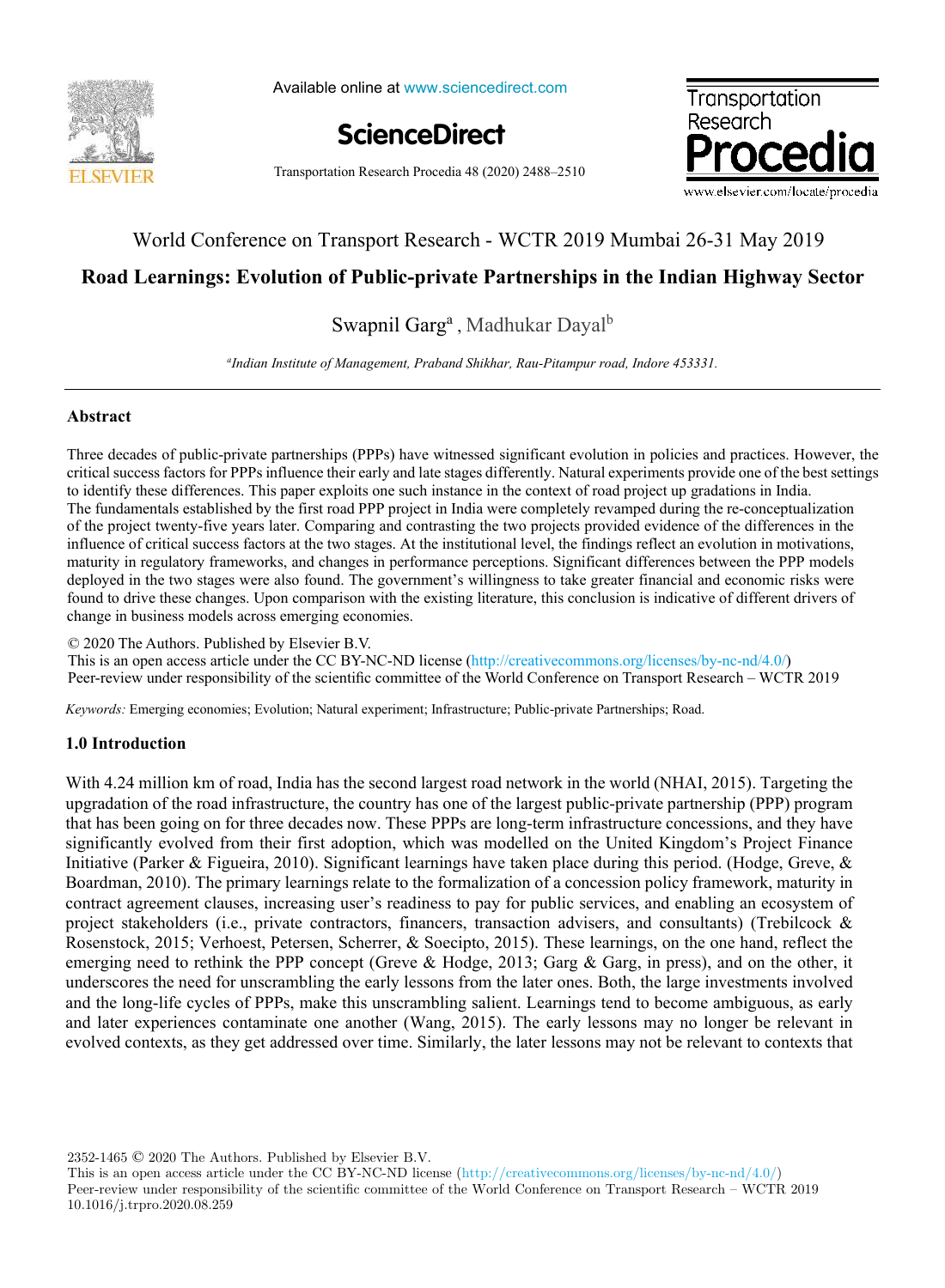are new to PPPs.Natural experiments provide a unique opportunity to untangle the intermingled new and old learnings in an ever-evolving policy framework (Gerring, 2004). However, on account of the relatively recent emergence of PPPs and their long-term nature, most projects are in their early life cycle stages with few such contexts available for study. The study exploits the author's access to one such context. To disentangle the early and later learnings a comparative case study approach is adopted (Kaarbo & Beasley, 1999) and two road up gradation projects, on the same stretch of road, compared. These projects were implemented 25 years apart in India.

The first project marked the beginning of the Indian highway upgradation era.<sup>i</sup> Initiated as a financial leasing arrangement, it over time developed into a PPP. It was taken up at a time when India's economic condition was weak, and the resource-constrained government was exploring policy innovations to leverage private resources for addressing the large infrastructure gaps, with little prior experience with such concessions. The second project was taken up at a time when the government had gathered significant experience with concessions in the transport sector. The Indian regulatory and institutional market for infrastructure concessions was ranked first in the Asia-Pacific region in "Operational Maturity" for PPPs, third for sub-national PPP activity and fifth overall regards to having an ideal environment for PPPs (Economist Intelligence Unit & Asian Development Bank, 2015). However, the private sector was shying away from investments in public infrastructure. This is evident from the number of concessions signed touching their nadir in 2016. The government wanted to identify and address the numerous issues that had emerged. It was once again exploring options to uplift the sinking private market sentiment. The second project captures the essence of the policy and practice changes adopted by the government.

The existing literature motivates the study on PPP learnings that identifies the critical success factors of PPPs to lie in the external environment, internal project characteristics, and partnership related factors (Bayliss, & Van Waeyenberge, 2017; Greve & Hodge, 2013; Trebilcock, & Rosenstock, 2015; Wang, 2015). Evaluation of the patterns of similarity and differences between the two highway projects presents fresh insights on how these manifest in the two projects. This enables disentangling of early and later year learnings, and identify the challenges that the PPP phenomenon is expected to face in the future. After a brief review of the literature on PPP learnings, the adopted methodology for the study is described. A historical perspective on the project is presented next to provide the background for the descriptive narratives of the two cases. Analysis of the case comparison is done adopting a parsimonious theoretical framework, and learnings from the analysis distilled out as road learnings.**ii** Highlighting the key developments in the Indian Highway PPP program over the course of the two projects, the paper also describes the evolution of one of the world's largest highway upgradation program. **2.0 PPP Learnings.** 

PPP infrastructure development frameworks have evolved continuously over time (Parker & Figueira, 2010; Greve & Hodge, 2013). This evolution is driven by the external environment, internal project characteristics, and partnership related factors (Wang, 2015). The external environment refers to the demand of infrastructure, support from the government regarding political ideology to create legitimacy, the legal and regulatory environment, and the dedicated government PPP units to enable implementation (Mahalingam, Devkar, & Kalidindi, 2011; Verhoest et al., 2015; Wang, 2015). The internal project characteristics include resource availability, financial viability, project design, a maturity of contractual documentation, project management functions, and project type and complexity (Koppenjan, 2005). The partnership related factors include the government's PPP related capacity, the robustness of the selection process, and the role division and risk allocations (Liu, Wang & Wilkinson 2016; Grimsey& Lewis, 2002; Klijn, Edelenbos, Kort, & Twist 2008).

Government support is essential for the implementation of PPPs in European nations (Verhoest, et, al. 2015). Comparing and contrasting the PPPs in developed and emerging economies, Parker & Figueira (2010) identify PPP success to be driven by learnings in pre-planning inputs, institutional and financial support, revenue stream

<sup>&</sup>lt;sup>i</sup><br>The project is recognized as the first highway PPP project of India (Ramakrishna & Raghuram, 2012).

ROAD LEARNING is a technical term used in the transportation industry. It signifies the learnings that one, typically a trainee driver, makes while traversing a road for the first time, before one is ready to take a train or vehicle independently on it.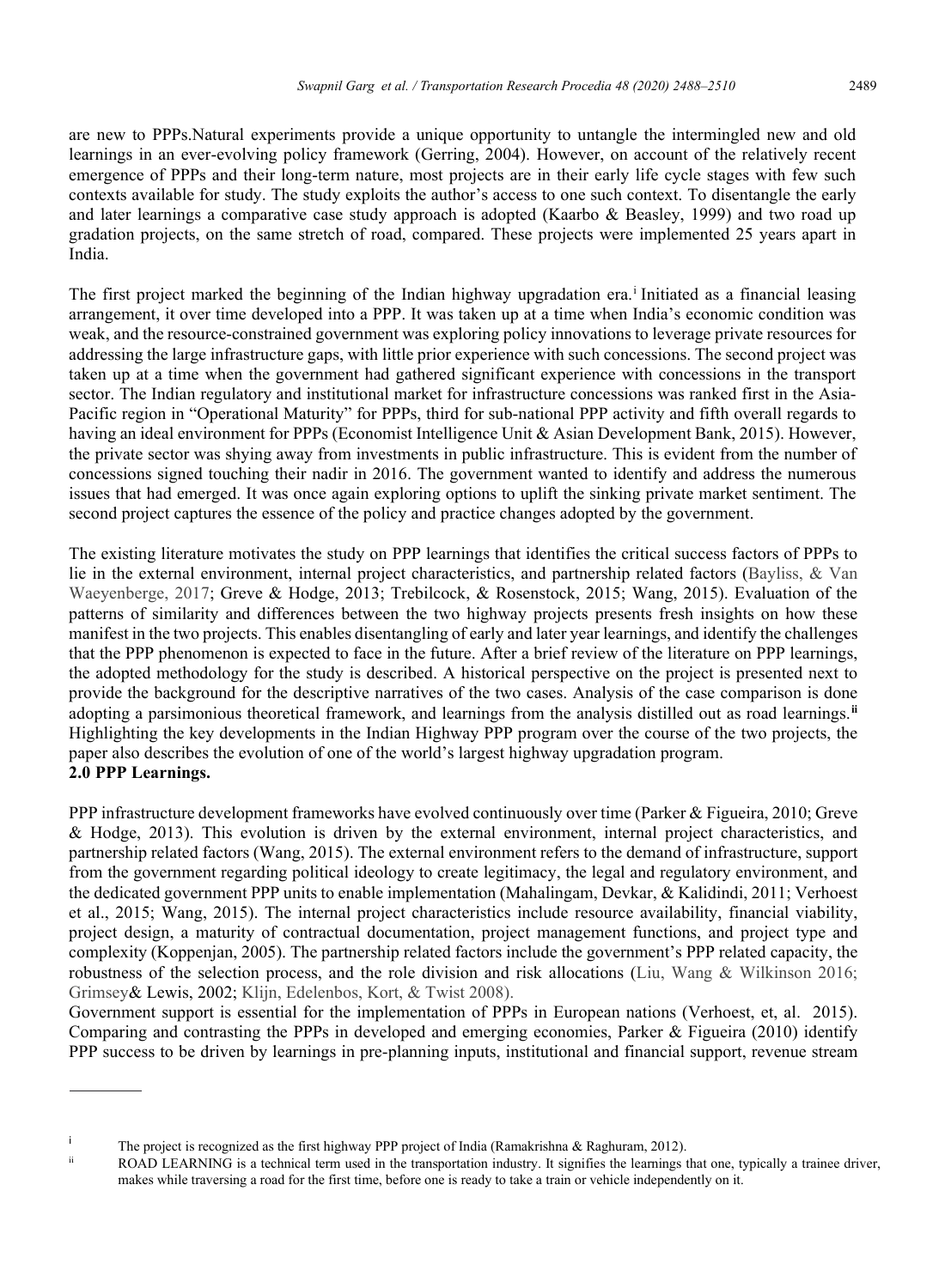identification, project preparation, fiscal risk management, civil society involvement, procurement competitiveness, etc. More recently, Trebilcock & Rosenstock (2015) argue that the institutional capacity is the key determinant of PPP success in emerging economies. Mahalingam et al. (2011) while studying Indian PPPs underscore the important role played by government coordination in enabling PPPs. The dominant theme in the literature attributes PPP success to the role played by the government. The government provides the –necessary institutional and regulatory frameworks, a maturity in which provides the atmosphere necessary to attract private investment into public infrastructure upgradation. Further, transparent and procedure oriented implementation of government processes allows the private sector to exploit its efficiency and earn returns from the successful delivery of public infrastructure.

The continuous evolution of PPP frameworks, a myriad of factors impacting PPP success, and the differences in the developed and emerging economy contexts make one wonder how the critical factor for success has evolved in the emerging economy context. This gap helps to sketch out the research question – How have PPPs developed in emerging economies? The context of emerging economies is important as they are significant regarding their numbers, and also the investments that they command. However, evolutionary studies of PPPs in emerging economies identifying the important factors and the process of PPP development are few. The reason for this is attributed to limited access to public projects and the unavailability of credible data sources (Mu, de Jong, M & Heuvelhof, 2010).

### **3.0 Methodology**

The continuously evolving nature of PPPs in emerging economies is the key challenge in identifying how they have developed over time. A case comparative approach to study a natural experiment is employed to negotiate this challenge. Two road upgradation projects, taken up on the same stretch of road twenty-five apart, provide the context of the natural experiment (Dunning, 2012). The two projects captured the salient aspects of PPPs at two different stages of their evolution, enabling a study of developments over time in an emerging economy context. While the first project marked the beginning of India's PPP journey, the second project captures the essence of recent developmental trends of the Indian Highway PPP program. Henceforth, the projects are referred to as the *first* and *second* project, respectively.

The study adopts Yin's (2013) definition of a case study -- "*an empirical inquiry that: investigates a contemporary phenomenon within its real-life context, especially when the boundaries between phenomenon and context are not clearly evident; and … [that] relies on multiple sources of evidence*". Following this, comparative case studies are a systematic comparison of two or more data points ("cases") obtained through the use of the case study method (Kaarbo & Beasley, 1999). The comparison taken up here is "*focussed because it deals selectively with only certain aspects of the historical case… and structured because it employs generic questions to guide the data collection and analysis in that historical case*" (George, 1979, pp. 61-62).

For the comparative case study analysis, the six-step procedure proposed by Kaarbo & Beasley (1999) is adopted. As per this procedure, a specific research question needs to be specified as the first step to carry out a focused comparison. As motivated earlier, the research question guiding the comparative case study is, "How have PPPs developed in emerging economies?" The second step requires the identification of variables for study from existing theory. For this, Wang's (2015) recommendations are adopted, and comparative case analysis is carried out based on the three broad categorizations of critical success factors for PPP – external environment, internal project characteristics and partnership related factors. Wang (2015) had used this framework to carry out a comparative case study of six American toll road projects that were taken up in two different eras. The similarities among this and Wang's (2015) study, which is also a comparison of toll road projects across two eras, motivates the use of the template for the analysis here. Each of the critical success factor categories consists of numerous sub-factors. These were used to identify the variables to study during the comparison. As part of the third step, i.e., case selectiontwo highway upgradation projects on the same road stretch were selected. This is a natural experiment (Dunning, 2012). As descriptive narratives are the most used and preferred form for case description (Yin, 2013), these are provided. The two projects were taken up twenty-five years apart, during which time some significant changes took place in the Indian highway sector. Hence, the case descriptions are supplemented with observations for this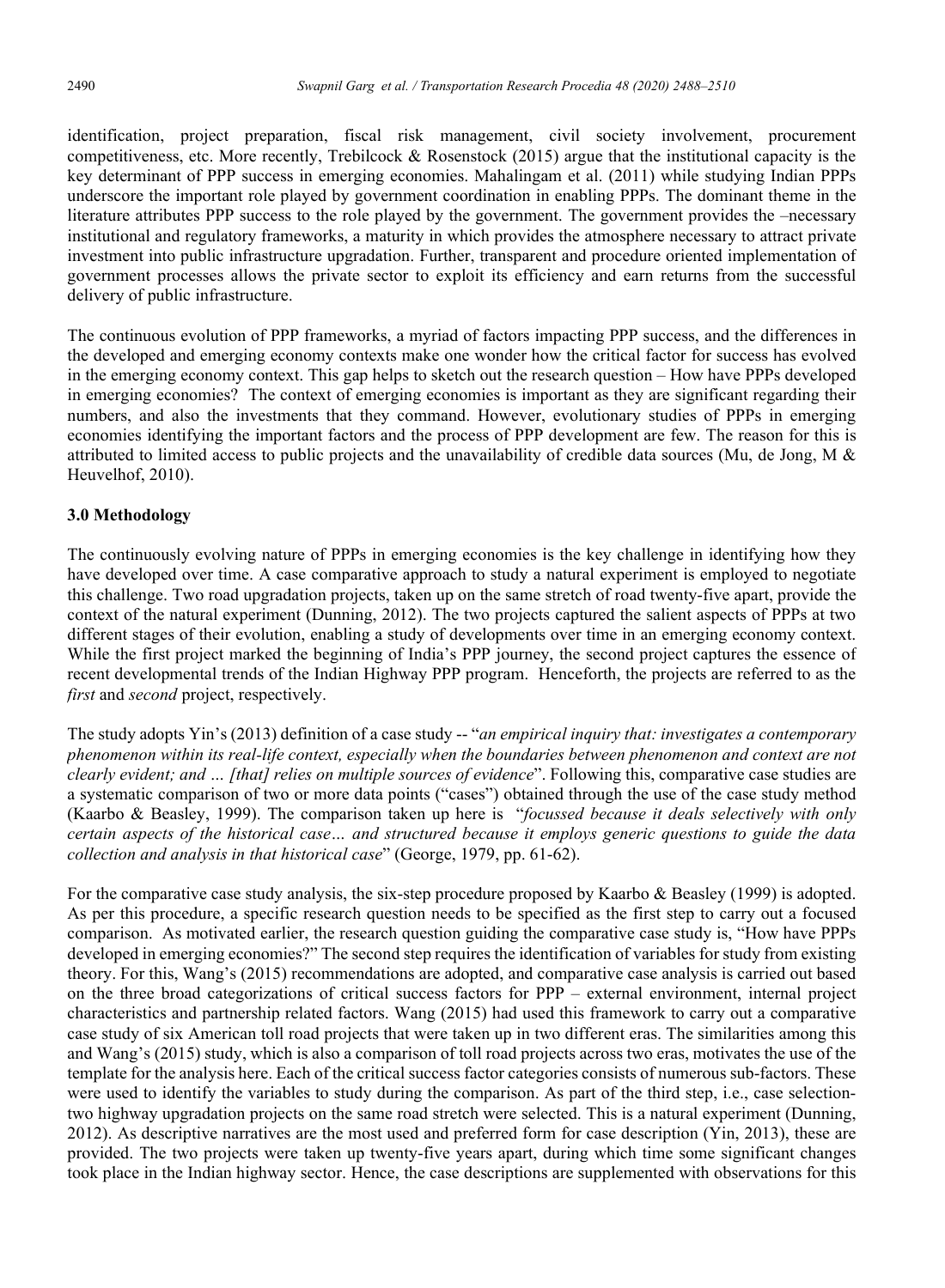period. Fourth and fifth step involves identification and analysis of the variables of interest in the context of the cases. As a part of these steps, a detailed feature comparison of the two projects is tabulated. The narratives and case comparisons are next discussed and the learnings extracted.

Multiple sources of data are relied upon to collect project information. Project documents like detailed project reports, concession agreements, minutes of meetings, press coverage, and press releases were collected and studied. The documents studied included a significant amount of information embedded in government files, which were sought through Right to Information requests to the government. Numerous interviews with senior project managers and government personnel associated with the projects (5 for the first project and 3 for the second project) were also conducted. The case facts were triangulated, and where required clarifications sought from the project managers, to whom the authors had continuous access.

## **4.0 Case Context: Rau-Pithampur Road**

Rau-Pithampur Road, an 11 km link road connecting the suburbs of Indore City to Pithampur, constitutes the context for the case.iii While Indore is the largest metropolis in the state of Madhya Pradesh, Pithampur hosts the largest government sponsored industrial area in central India. The first toll plaza on this road was commissioned with a lot of celebrations on November 1, 1993, and a new era of infrastructure development ensued. Private finances had been used for the construction of public infrastructure for the first time. This also symbolized the baby steps of the Indian economy which had just opened-up and was starting to explore liberalization and globalization (Ahluwalia, 2002). However, the celebrations were short lived as the project faced one controversy after another.

The *first* project was commissioned with numerous delays, scope changes, and contractual modifications. A decade later in the year 2001, the government forcibly took over the project and stopped the flow of toll collections to the private concessionaire. A long-drawn arbitration ensued. This award has since been legally challenged and is being contested in courts. A project originally conceived at an estimated cost of ₹1.8 million (Indian Rupees 1.8 million) is being contested for compensation claims of over ₹250 million.

In the year 2014, the upgradation of the same road stretch was taken up as the *second* project—upgradation from a two-lane road to a four-lane divided highway. This time the project aimed to negotiate the numerous challenges that had emerged in the use of PPPs in Indian highways (Economist, 2012; Pratap, 2013b). The project incorporated a new approach to PPPs (discussed in detail later), and it was commissioned on March 27, 2016, being completed on time and under budget. It was the first project to incorporate the new approach. This time project commissioning was a quiet affair -- no ribbon cutting, no visits of dignitaries, and no press releases, quite in contrast to the *first* project.

Both the road projects, the one in 1991 and the one in 2014, were national public policy experiments. They were innovations attempted in challenging dynamic economic environments, to address the ills plaguing growth of an emerging economy. Both were PPP projects on the same road but had very different concerns and issues. These are identified and discussed below.

# **5.0 First Project**

The political head of the state of Madhya Pradesh witnessed the wide-spread industrial progress of Japan during an official visit in 1985.<sup>iv</sup>Impressed by the same he was keen to replicate it in India, and on return formally stated a vision to develop the industrial park at Pithampur into the "Detroit of India."<sup>v</sup> The government had already acquired approximately 2000 hectares of agricultural land for setting up the industrial park. In a short period of

iii A small town in the Dhar district near Indore, India.

Shri Arjun Singh was the Chief Minister of Madhya Pradesh, the political head of the state, from 1980-1985 & again in 1988-89.

Pithampur is often referred to as the "Detroit of India". Singh, N.K. (April 15, 1988) Out of Gear-Trouble in India's Detroit, India Today.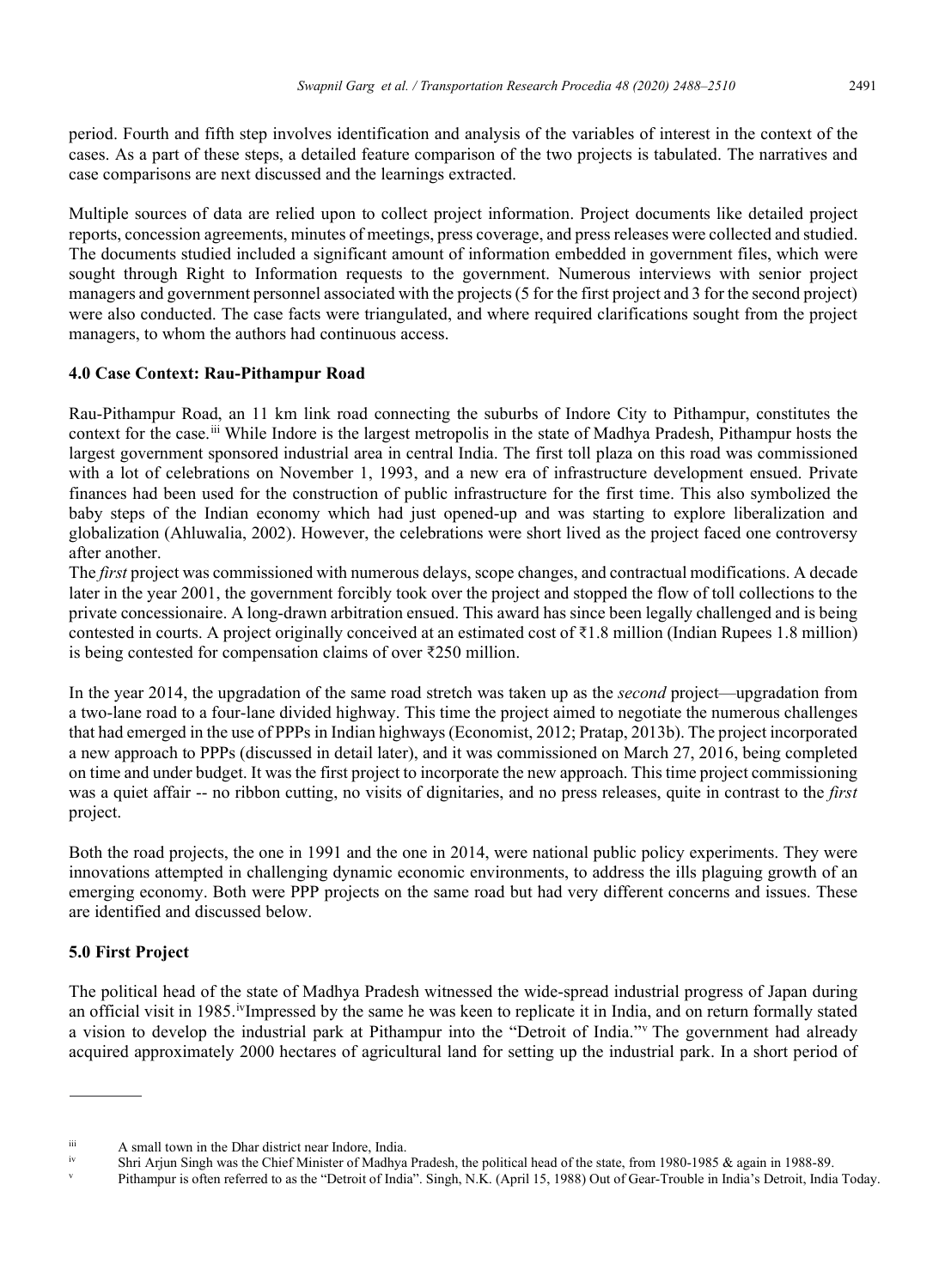five years, the industrial park had developed into a manufacturing hub and had become home to some of the biggest industrial houses of India. It was also home to over five hundred medium and small scale industries. <sup>vi</sup> The industrial park was managed by a government owned and run corporation, i.e., Madhya Pradesh Audhyogik Vikas Nigam (MPAKVN).

The industrial park, however, faced numerous challenges. One of the major ones being connectivity. On the one hand, it had limited residential developments with neither schools nor hospitals, and on the other, it was located 37.5 km from the nearest city centre - Indore. To travel to Indore one had to either take the road (route AKMNDI in Figure 1) that had restricted access as it passed through a defence town or take the circuitous village road through Betma village (route AJFGHI). These roads were not only narrow and unsuitable for the movement of heavy vehicles, like buses and trucks, but they also carried heterogeneous traffic, requiring simultaneous negotiation with pedestrians, tractors, bullock carts, hand pulled carts, bicycles, and two-wheelers. The daily commute between Indore and Pithampur was time-consuming, hectic, uncomfortable, and full of hassles.



Figure 1 Geographic layout of Pithampur Industrial Park, Indore and the roads connecting them. *Source: The figure has been constructed by the author for illustrative purposes by imposing a layer on the maps provided by google.* 

Construction of a new 11.5 km link road, at the cost of  $\bar{\tau}1.8$  million, between Pithampur and Rau (route ABC in Figure 1) could address this problem. It would supplement the two existing roads, and also provide a direct road between Pithampur and Indore, reducing the distance by 10 km (from 37.5 km to 27.5 km, compare route AKMNDI and route ABCDI in Figure 1).<sup>vii</sup> The initially estimated cost was revised to  $\overline{z}2.4$  million after including the compensation for land acquisition and the cost of a 60 m long bridge over the non-perennial river Gambhir. The project was proposed for inclusion in the 1989 financial budget of the state, but the poor fiscal condition of, both, the country and the state, blocked its sanction. Being on the priority list of the state's political head, the little funds

vi<br>See <u>http://dcmsme.gov.in/dips/DIP%20Dhar.pdf</u> and <u>http://www.ind-expo.com/indl\_list/indl\_pithampur.htm.</u><br>As **par Mr Gautam Kathari, Procident of the local hody of industrialists** it was ho who had some up with this

As per Mr.Gautam Kothari, President of the local body of industrialists, it was he who had come up with this proposal.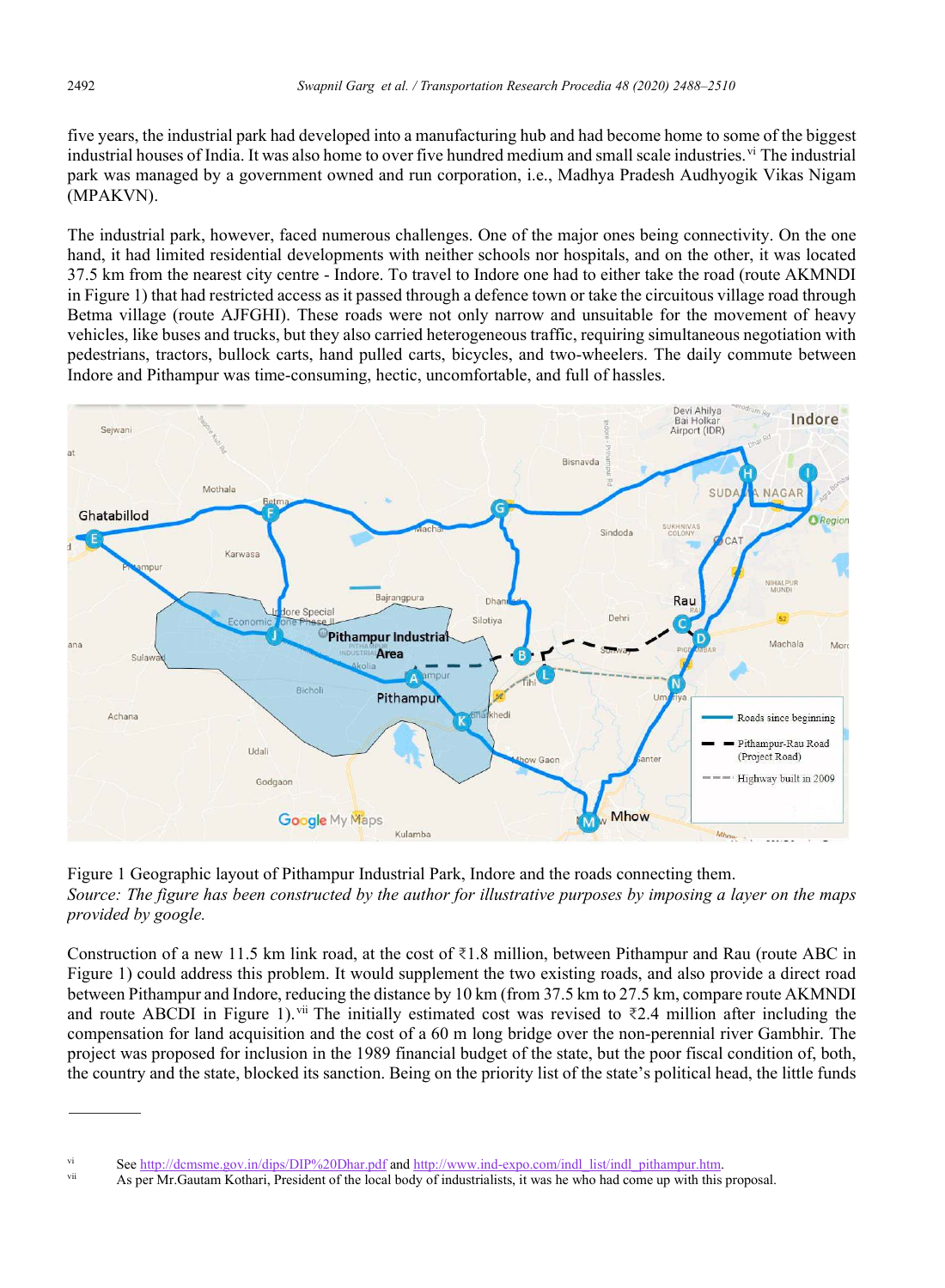that the government departments could spare were used for land acquisition. However, there was hardly any construction activity.

It soon became apparent that the cost estimates had been made assuming a rural road specification. A road to these specifications, would not be able to handle the heavy industrial traffic of trucks and buses that the road was expected to carry. The industrial park needed an asphalted road, which was estimated to cost ₹15.8 million.<sup>viii</sup> In early 1989, the link road project had only one hurdle – availability of money. MPAKVN was ready to pilot the project, the government was ready to take up the construction work, the industrialists investing in Pithampur wanted it, and even local contractors had come forward and demonstrated their capabilities to take up the project.

### *5.1 Enabling Feasibility*

The time-period -- years 1987-1990 was the time when the Indian economy was taking its first steps towards liberalization and globalization (Ahluwalia, 2002). The government was examining numerous options to channelize investments into public infrastructure. Unlocking of the idle funds lying with public sector organizations (banks and financial institutions) for investments in public infrastructure was emerging as an attractive option. Enabling this the government created some quasi-government bodies. It invested public funds in them as equity and vested their management into professional hands, keeping them out of the bureaucracies' stronghold (Datta, 2009).<sup>ix</sup> IL&FS (India Leasing & Financial Services Limited) was one such quasi-government body that was created in 1987. Its equity contributions came from a public-sector bank (Central Bank of India), and two other public institutions (Unit Trust of India and Housing Development Finance Corporation). It was mandated to invest in infrastructure and emulate the Public Finance Initiate of UK (Parker & Figueira, 2010), which was rapidly emerging globally as an attractive mode to finance public infrastructure. $x$ 

Alignment in the mandates of the two different arms of the government-- IL&FS and MPAKVN emerged (Sinha, 1997). While IL&FS was mandated to finance public infrastructure projects (i.e., projects with significant public utility value and long gestation periods), MPAKVN needed finances for the Rau-Pithampur link road project. The board members of IL&FS inspected the project in March 1989 and agreed to finance the project.<sup>xi</sup> It was mutually agreed that IL&FS would pay for the construction of the road, the government would do the construction, and MPAKVN would collect the toll. The toll collections would be deposited with IL&FS for ten years to reimburse for its road construction investments. As per the project's financial model, the expected toll revenues would enable the project cost (escalated to  $\bar{\zeta}20$  million by then) to be recovered in eight years, with two years of trailing period.<sup>xii</sup> Refer Table 1 for the breakup of the estimated project costs at the different times.

Table 1. Project cost estimates at different times

|                     |                                                         |                                                    | (Figures in $\bar{\tau}$ Millions)                    |
|---------------------|---------------------------------------------------------|----------------------------------------------------|-------------------------------------------------------|
| <b>Item of Work</b> | <b>First Project-1990</b><br><b>Initial Estimate of</b> | <b>First Project -1993</b><br><b>At Completion</b> | <b>Second Project-2014</b><br><b>Initial Estimate</b> |
| Asphalting          | 8.77                                                    | 27.77                                              | 424.22                                                |
| Earthwork/WBM       | Government in house 12.18                               |                                                    | 149.24                                                |
| <b>Bridge</b>       | 3.10                                                    | 9.18                                               | 52.86                                                 |
| Approach Roads      | 5.90                                                    | 4.35                                               | 32.29                                                 |

x Source  $\frac{http://www.ilfsindia.com/pdf/ilfsnew.pdf}{Minutce of the 4th meotine of the Co.$ 

viii Draft Minutes of the 2nd meeting of the Co-ordination and Advisory committee for Industrial Growth Centre Pithampur held on October 20, 1988.

ix Other such organizations created at around the same time were IDBI, ICICI, and IDFC.

 $x_i$  Minutes of the 4th meeting of the Co-ordination and advisory committee for Industrial Growth Centre Pithampur held on 13th March,1989.

This aspect was recorded in the concession agreement signed in 1990.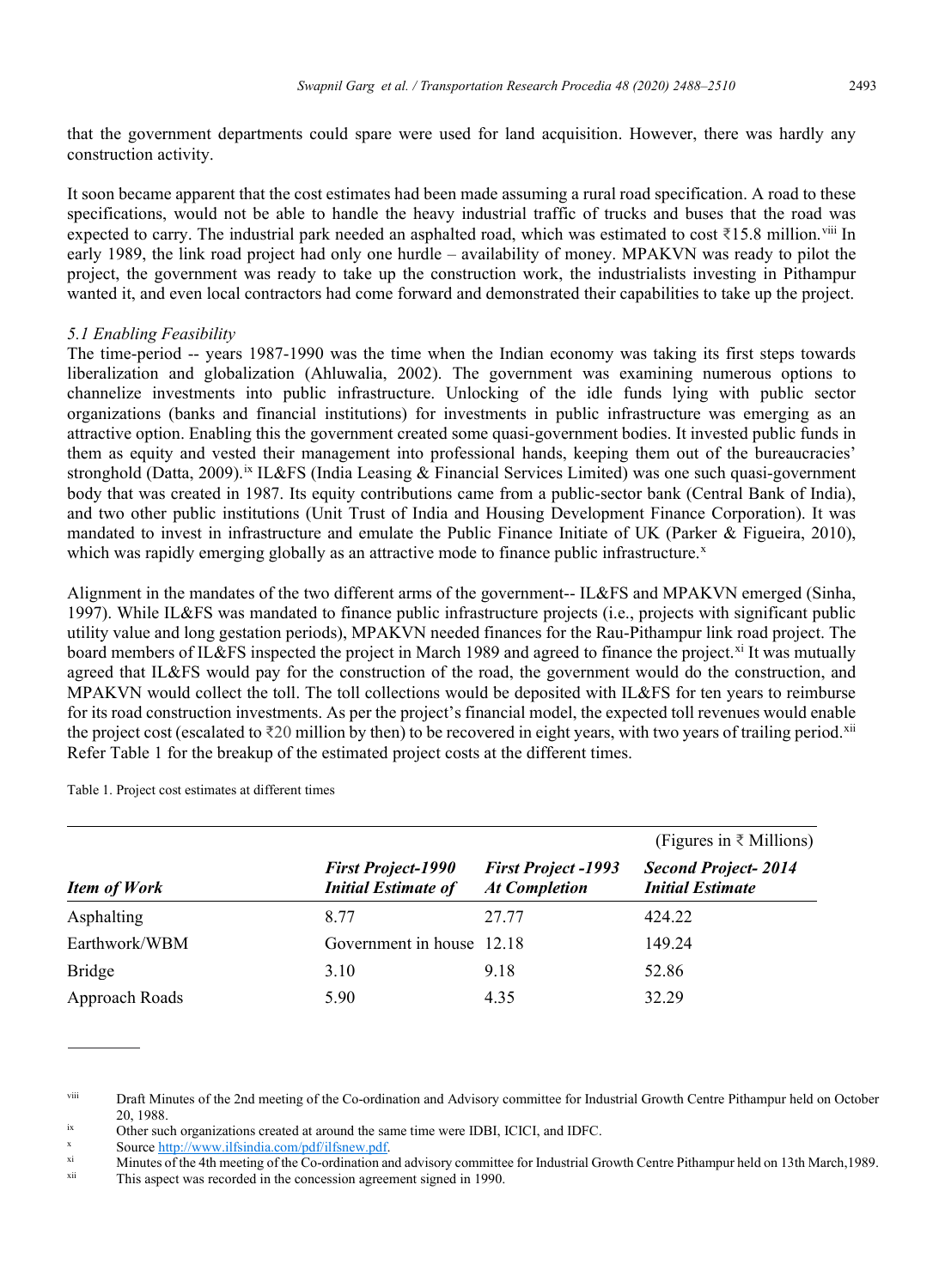| Consultancy        |       | 1.25  | $\theta$ |
|--------------------|-------|-------|----------|
| Miscellaneous      | 2.23  | 5.76  | 139.95   |
| Interest           |       | 8.25  | $\theta$ |
| Management Fee     |       | 0.70  | $\theta$ |
| <b>Grand Total</b> | 20.00 | 69.44 | 788.56   |

IL&FS's management saw this arrangement risky as their role was restricted to providing finances, with no control over how the money would be spent. The government's construction department which was supposed to spend their money in construction was infamous for inefficiencies and poor project delivery. They sought multiple assurances from the government, which the government ceded to. A *long-term lease agreement* of the land for the road was signed in favour of IL&FS and offered as *collateral* for the project. To protect the project returns, IL&FS also negotiated an *assured return* of 15% on its financial investment.xiii It was further agreed that in case IL&FS was unable to recover its investments in 10 years, the lease period would be extended to 15 years with mutual consent. A *tripartite agreement* to this effect was signed between the state, IL&FS, and MPAKVN on June 15, 1990.<sup>xiv</sup> (Table 2 provides the basic details of this agreement).

## *5.2 Construction*

The government delayed the project construction start as it did not possess the required technical and managerial resources to take up a project of this magnitude. IL&FS had, by now, created a sub-division specializing in construction and project management, and it offered to take up the construction. Consequently, the construction and supervision activities were handed over to IL&FS, and they were promised an additional 1% assured return on investment, over and above the already promised 15%.

When construction started, numerous faults with the project estimates were reported, and scope creep ensued. The project's cost increased due to upgradation of technical specifications, and provision of additional features like road lighting, enhanced toll plaza amenities, and additional environmental and safety audits. MPAKVN reluctantly approved the increase in project cost to ₹40 million and subsequently withheld approvals. With both financing and construction being done by IL&FS, the government officers viewed approvals as a mere formality and refused to participate as they had no influence on construction or control over costs.xv By the time the project was commissioned on November 1, 1993, IL&FS had reported a construction expenditure of ₹69.42 million (Refer to Table 1 for the cost breakups). As per the terms of the agreement MPAKVN started toll collection xvi and deposited the same in a separate bank account from where they were transferred to IL&FS.

### *5.3 Operations*

The commissioning of the road received a mixed response from the public. Paying for use of a public infrastructure was a new idea, which lacked public consensus. Numerous public protests emanated against the toll imposition, and the toll collections had to be frequently suspended. The protests went beyond the issue of toll imposition to claims

 $x$ <sup>xiii</sup> As per the Agreement of Rau Pithampur Road Project signed between MPAVN, MPAKVN (Indore) and IL&FS (1990).

Soon after this project, IL&FS signed *memorandum of understandings and agreements* with a number of state governments in India, all aimed at developing public infrastructure. Many of these early signed PPPs agreements continue to operate even today, including the Delhi-Noida Toll Bridge (connecting New Delhi with the large industrial hub in the adjacent state of Uttar Pradesh), Vadodara Halol Highway (connecting the city of Vadodara with the industrial town of Halol), and Ahmedabad Mehsana Highway (which connects the state capital of Gujarat with the industrial town of Mehsana).

xv This cost breakup was provided by M/s IL&FS in response to writ petition filed by Shri Gautam Kothari, President of Pithampur Audhyogic Sangathan on MPAKVN, MPAVN and IL&FS (1993).

xvi In response to the Miscellaneous Petition no. 2200 (1993), filed by Shri Gautam Kothari, Rates disclosed by IL&FS ₹ 2/- for 2 wheelers, ₹ 3/- for 3 wheelers, ₹ 10/- for 4 wheelers, ₹ 15/- for Light Commercial Vehicle and ₹ 20/- for Bus or Truck.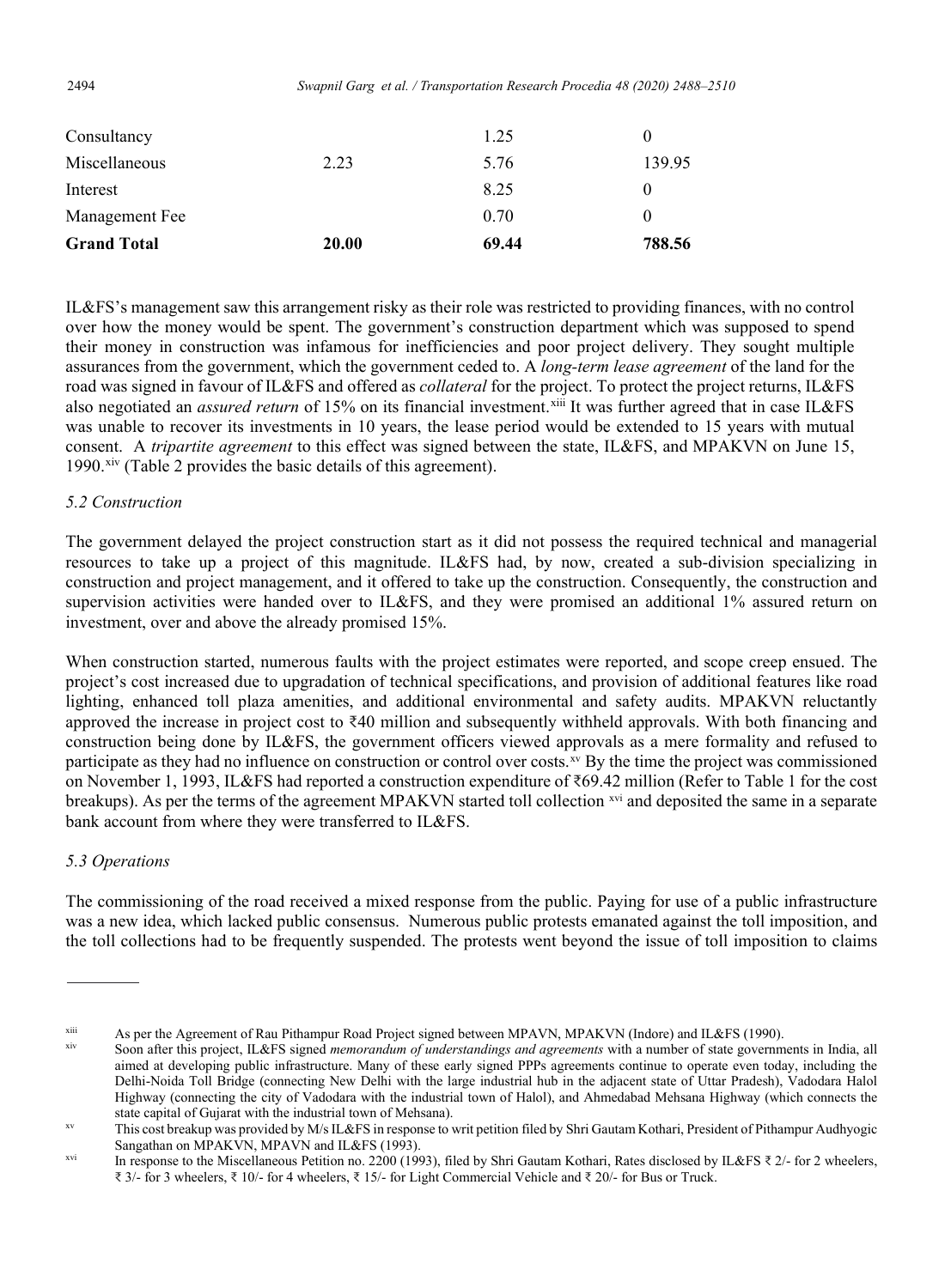about the project being a *public loot*. It was argued that the project had been over invoiced by IL&FS;<sup>xvii</sup> it was alleged to be a cover-up for the  $\Sigma$ 2.3 million of government expenditure before IL&FS stepped in; <sup>xviii</sup> the future payment commitments to IL&FS were viewed as being disproportionately high (some claimed that IL&FS would receive ₹266 million in 10 years to extend a loan of  $\bar{x}68$  million); xix and the quality of the constructed road was reported to be substandard. Public interest litigation was also filed against the government, MPAKVN, and IL&FS. They were accused of working against public interest as they had imposed a heavy toll for the use of a public asset. $^{xx}$  MPAKVN in response argued that none of these protests or complaints came from "genuine industrialists" who were routinely paying the toll. The road saved them both fuel costs and time due to a shorter distance.<sup>xxi</sup>

Five years after project commissioning, IL&FS transferred the project to MPTRL (i.e., Madhya Pradesh Toll Roads Limited), a Special Purpose Vehicle (SPV) created solely for this purpose. MPTRL had 20% seed equity from MPAKVN, with the rest having been contributed by IL&FS. It raised debt from the market and reimbursed IL&FS for its investments in the project. Simultaneously, the responsibility for toll collection was transferred from MPAKVN to MPTRL (Sinha, 1997). As MPTRL was now bearing all the project risks (operations, maintenance, and toll collection) the rate of return on the investment was upwardly revised from 16% to 20%. With all these changes, the first road infrastructure PPP of India took final shape in 1996.

### *5.4 Transfer*

The servicing of debt raised by MPTRL to pay IL&FS for the project construction led to financial stress on the project, at a time when the toll revenues in the project were far below expectations.<sup>xxii</sup> Third party assessments also confirmed that the project was not financially viable at the prevailing traffic levels and toll rates. xxiii Consequently, MPTRL made representations to the government for an increase in toll rates and extension in the toll collection period. While these were allowed by the contract agreement, the government did not provide any relief.xxivxxv

To mitigate the losses in the project, IL&FS decided to pursue alternative proposals with the government. In the year 2000, it submitted a proposal to take over a further 20 km of roads (circumscribing the Pithampur industrial area – the route AJDCBFA in Figure 1), and upgrade the same at an additional cost of  $\bar{\tau}$ 1.5 billion. As this upgradation would significantly improve access to the industrial park, it was expected to boost industrial activity in the region, transport requirements, and raise toll revenues. As part of this proposal, IL&FS also proposed to take-over the entire Pithampur industrial park on the lease, including its 2000 hectare land bank. Professional operation of the industrial park was also argued to eventually contribute towards the developmental objectives of the state. IL&FS also expressed its

xvii Dainik Bhaskar (1993, a local daily; Nav Bharat (1993), a local daily; Swadesh (1993), a local daily; Nayi Duniya (1993), a local daily.<br>xviii Raidam  $x$ <sup>xviii</sup> Ibidem.

 $\frac{x}{x}$  Nayi Duniya (1997), a local daily.

A car was being charged a toll rate of ₹ 10/- for a one way passage in 1993 on project commissioning. The value of this ₹ 10/- when computed with GDP at constant prices in 2013 comes to about ₹ 90/- for a one car passage. This amounts to almost ₹ 9/- per km, against the NHAI base rate ₹ 1/- per km for a single journey for a car in 2015, after making all adjustments for inflation.

xxi In response to the Miscellaneous Petition no. 2200 (1993), filed by Shri Gautam Kothari, IL&FS filed their response and stated that Shri Gautam Kothari should be charged ₹ 100 thousand or the cost of defacement of Road Sign. The honourable court dismissed the petition filed by Shri Gautam Kothari.

 $\frac{xxii}{2}$  Project documents record daily toll collections to be of the order of ₹10,000 per day.

Independent traffic assessment carried out by SGS Institute of Science and Technology, Indore for IL&FS as submitted by M/s IL&FS in response to the petition filed by Mr. Gautam Kothari.

 $\frac{x x}{x}$  Clause 25 of the Tripartite Agreement of Rau Pithampur Road Project signed between MPAVN, MPAKVN (Indore) and IL&FS (1990).

Clause 31 of the tripartite agreement states, "The entire financing proposal has been structured on the basis of expected traffic and *toll collection, based on the rate presently prevailing in the State of Madhya Pradesh. Based on the present indication, it is expected that it would be possible to recover the final total landed cost of the project and minimum return within a period of 8 years from the* date of completion of Project. In the event that the collection does not provide the requisite pay-back, it is proposed that the scenario *would be reviewed in its entirety at the end of the 10th year to take stock of the situation in terms of revenue collection and expected flows in the ensuing years. It would, thus, be incumbent upon MPAVN to repay IL&FS the balance due to IL&FS over the succeeding 5 years in instalments as mutually agreed upon, so however that at the end of the 15th year from the date of completion the total amount due is repaid."*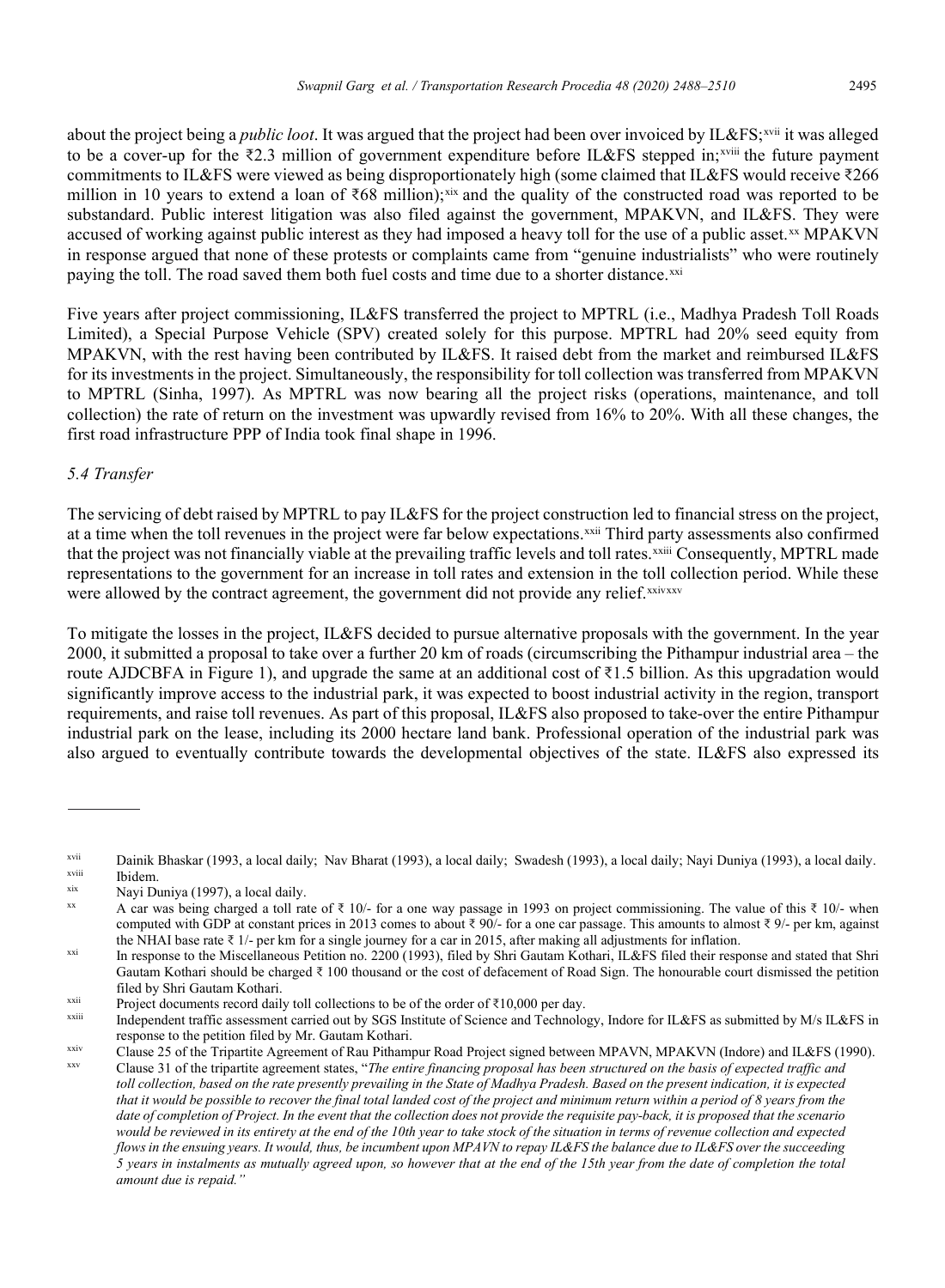intentions to take over the other six industrial parks in the state, along with their large land holdings.<sup>xxvi</sup> However, none of these schemes received the approval of the government. Some viewed it as a victory of the public interest over private profit seeking opportunism, while others saw it as a lost opportunity for improvement of the government's way of working.

Not having extended the agreement beyond the original ten-year period, MPAKVN took over the toll plaza in 2001. It continued toll collections but stopped their onward flow to MPTRL. With no visible sources for recovery of equity, assured returns, and un-serviced debts, IL&FS made a financial claim on MPAKVN that was refused. An arbitration panel was setup in 2003 to resolve the dispute. The arbitration award on September 16, 2008, negated IL&FS's claim for 20% assured return in the project but recognized the 16% assured returns. It awarded a claim of ₹129.3 million to IL&FS, which carried a 6% annual interest from the arbitration start date. MPAKVN refused to settle the claim payments or the interest payments, which had escalated to ₹240 million by this time. In 2012, MPAKVN decided to appeal against the arbitration in the judicial courts.

### **6.0 Intervening Decades**

The Indian highway sector embarked on its PPP journey in 1996 when the first couple of concessions were signed (refer to Figure 2). Governments at, both, central and state levels tried the different PPP models with different combinations of Design, Build, Operate, Finance, Transfer, Maintain, Toll, Grant, and Annuity. The institutional and regulatory adaptations to enable PPPs in highway took place in two distinctive decade long phases, i.e., initial experimentation phase (1996-2006) and maturity phase (2006-2016).



Figure 2 Indian Transport PPPs

Source: This chart is prepared based on data freely accessible from the Government of India website (*https://www.pppinindia.gov.in/ppp-project-data*). This is the source data for the World Bank website (*http://ppiaf.worldbank.org*) and is maintained by the team that approves private participation in Infrastructure at central government level

# *6.1 Initial experimentation phase (1996-2006)*

The country embarked on its PPP journey with several small projects for upgradation of small bridges; city bypasses, railroad crossings, etc. These were distributed across the length and breadth of the country, with different

xxvi These views find a mention in numerous draft agreement copies available in the government files. These were also confirmed during interviews with the government officials who were associated with the project in different capacities during this time period. The facts during the personal interviews were shared under promises of anonymity.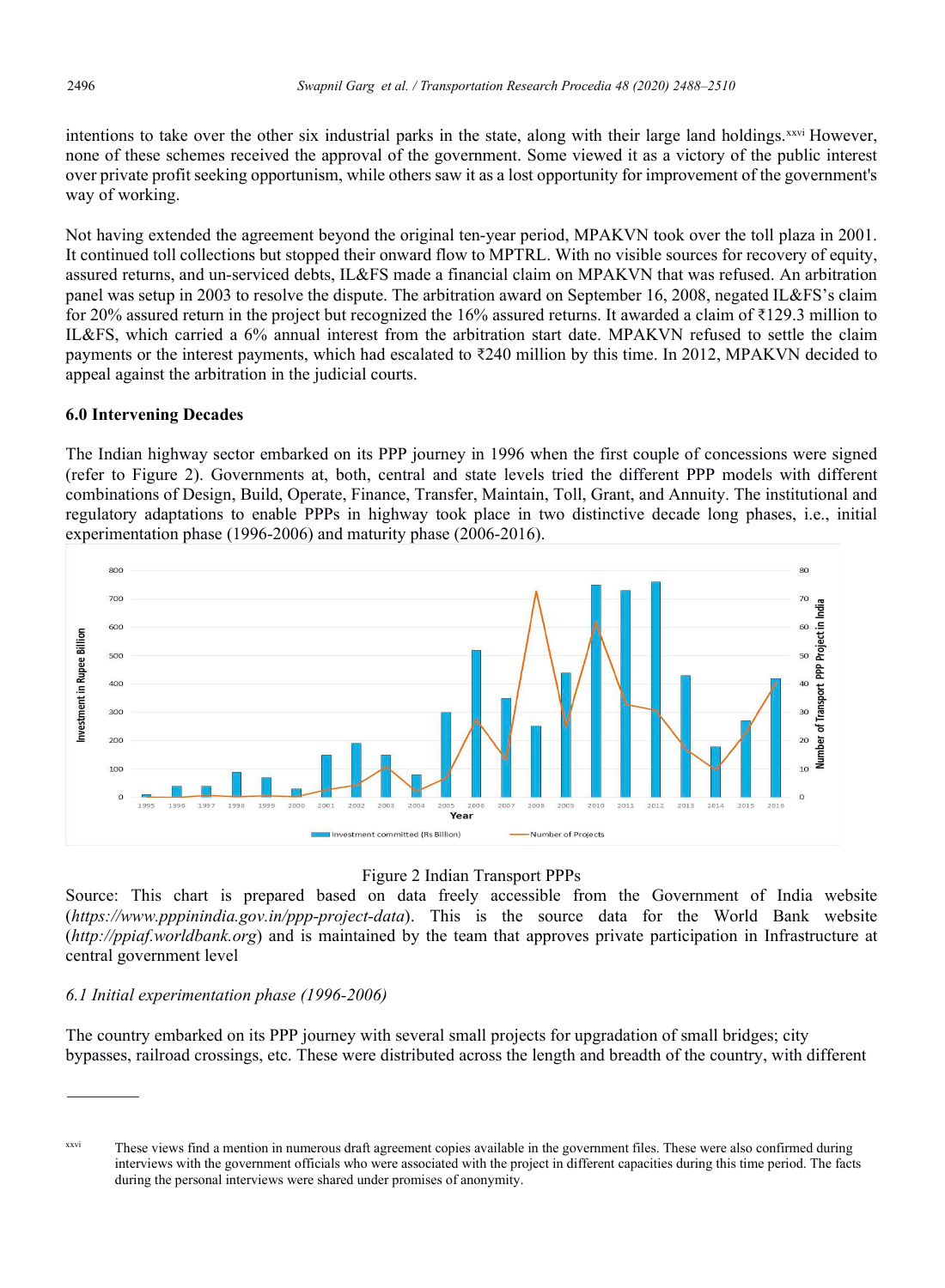government agencies piloting them. Between the years 1996 and 2000, twenty highway projects were awarded as PPPs. Leveraging the learning from these initial experiences a bold national project for four-laning of highways across the breadth and length of the country was launched in the year 1999 (NHAI, 2015). 322 road projects were taken up to upgrade over 13000 kilometres of roads. As the PPP model was not yet considered mature, only 22 of these projects were awarded as toll based concessions, with a further 27 as annuity payment based concessions (Ramakrishna and Raghuram, 2012). Lack of standardization in the concession agreement clauses was recognized as the primary shortcoming of the transport policy during this phase.

### *6.2 Maturity phase (2006-2016)*

After experimenting with different kinds of concession agreements, the central government approved model concession agreements for highways in 2006. These were approved separately for toll, grant, and annuity based projects. Numerous institutional mechanisms were also setup to enable PPPs. These included finalization of standard manuals for road technical specifications; guidelines for government offices to approve PPPs; standardized delivery of PPP training; sectorial model concession agreements; databanks of transactions advisors, consultants, and independent engineers; and standardized evaluation of concessionaire capacities. These steps led to a significant increase in the number of projects awarded on the PPP mode (refer to Figure 3).



Figure 3 Block Diagram of the HAM Model as adopted by the Government of India**.** 

*Source: The figure is primarily based upon the description of the HAM model provided by the Indian Government while giving its approval.* 

Despite the institutional maturity, the PPP mode of highway upgradation faced multiple challenges (Economist, 2012; Pratap, 2013 a,b,c; Pratap, 2015). These included opportunistic gaming by the private sector (Pratap, 2013a), the inability of government machinery to provide timely environmental clearances and encumbrance free land (Pratap, 2013b), incessant cost escalation, poor project visualization, and inability of the projects to navigate external economic shocks (Pratap, 2013c). To address these challenges, the standard concession agreement was tweaked multiple times. Agreement clauses were modified with regards to conditions for site handover, signing of state support agreements,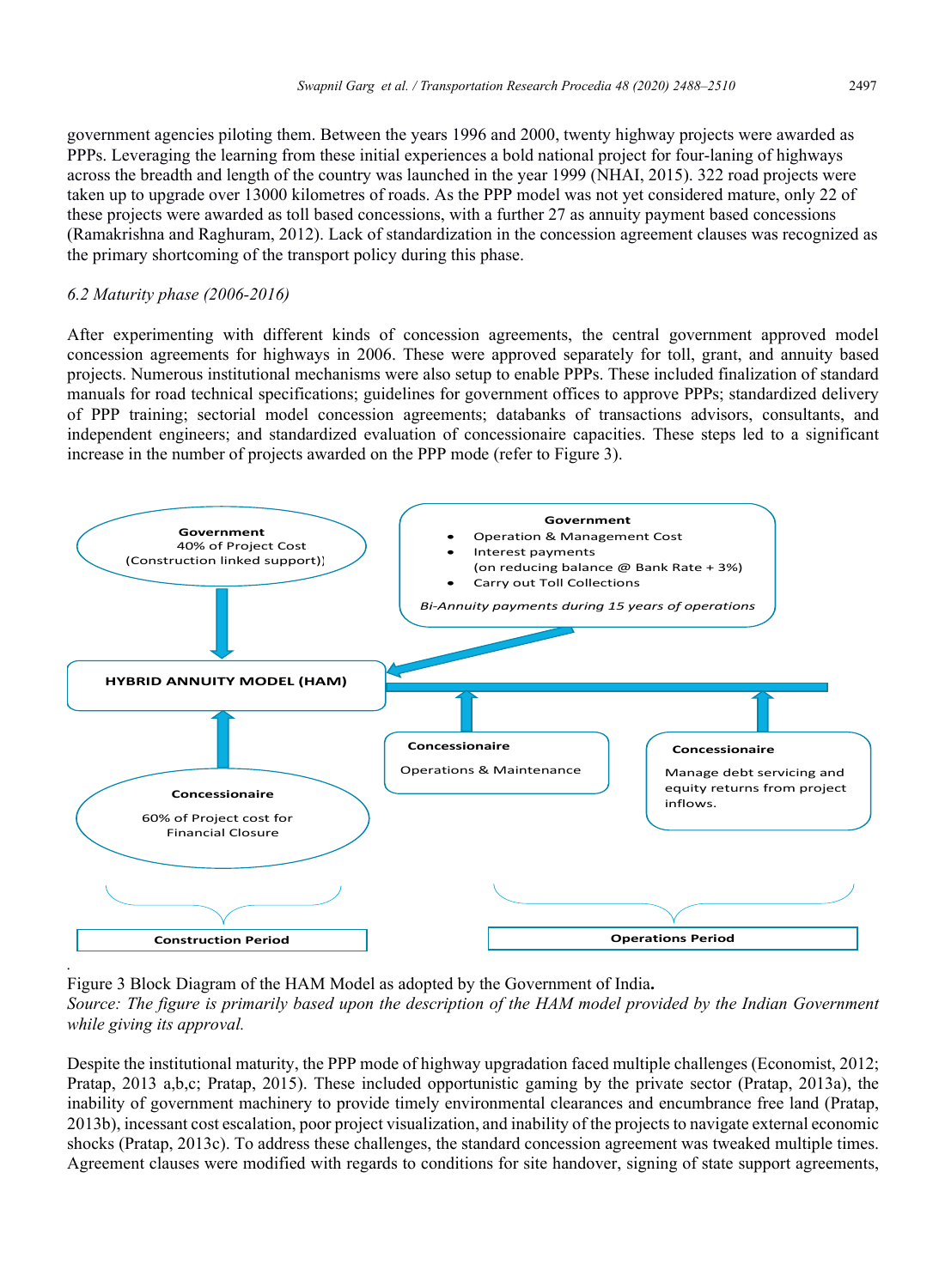separation of operator and regulator, applicable specifications and standards, providing security to lenders, improving project supervision, conditions for allowing change in ownership, conditions to allow change in scope, addressing breaches in maintenance obligations, compensations for variations in traffic growths, and clauses for project terminations (refer to Ramakrishnan & Raghuram, 2012 for detailed description of the changes in each of these aspects). Moreover, the basic PPP model, financial viability provided by the toll, annuity payments or grants remained the same.

From the year 2012, the situation started to worsen (Ref to Figure 2 for trends). Increasingly, projects were stalled because the government was unable to fulfil its commitments for providing permissions and land in time (GOI, 2015). In some cases, the concessionaires walked away from projects where they had resorted to opportunistic bidding, as the global market slumped and toll revenues fell (GOI, 2015). With significant equity and debt capital locked into stalled projects, the flow of money into highway projects trickled down. Amid questions of the viability of the PPP concept in an emerging economy (Economist, 2012), public-private disputes became rampant with un-fulfilled promises from each side.

## *6.3 Project specific developments*

Over time, the Indore city expanded towards Pithampur, and several residential colonies, schools, and hospitals developed around it. The hassle of commuting, though a concern, was no longer a significant issue. Simultaneously, numerous challenges also emerged and many industrial units shutdown and moved away citing poor infrastructure (Das, 2012). On the one hand, the newly setup industrial parks across the country attracted them with better infrastructure, special concessions, and tax holidays, while on the other hand, the deteriorating infrastructure of Pithampur (including Rau-Pithampur road) drove them away.

Numerous alternatives to the Rau-Pithampur road also emerged overtime. The toll road from Mhow to Ghatabilod, which allowed the defence area to be bypassed, was commissioned in 2001 (route OEAJD in Figure 1). xxvii In 2009, resolution of some legal issues. XXViii In 2015, another road section from Rau to Mhow was upgraded and commissioned the National Highways Authority of India (NHAI) commissioned a new four lane road as part of the national highway upgradation. This ran almost parallel to the Rau-Pitampur road. This was built to the best road standards in the country at that time (Class 1A standards) (route AJKCI in Figure 1). It was expected to become tolled in the future after as a part of the Rau-Mhow-Mandleshwar project (route DC in Figure 1). These roads competed with the Rau-Pithampur road for traffic.

# **7.0 Second Project**

In an attempt to negotiate the numerous infrastructure issues plaguing the Pithampur industrial area, MPAKVN decided to take up upgradation of the Rau-Pithampur road to a four-lane divided highway in August 2013. The process was initiated by commissioning a study for a detailed project feasibility report (DPR). The study report by M/s AECOM, a professional engineering consultancy firm, made numerous important observations. Firstly, as the project road was now one of the four roads providing access to Pithampur, the financing model needs to account for the same in assessing the toll revenue capacity of the road. Secondly, with numerous residential options available in the vicinity and increasing availability of fuel efficient vehicles, transportation infrastructure was no longer a big concern for those working at the industrial park which would impact the traffic projections. Thirdly, the project scope was now well defined - as a single road of length 13.826 km to be upgraded at an estimated cost of ₹785.2 million. Lastly, the poor infrastructure investment climate prevailing in the country would make it difficult to attract private investment. The report argued that financial viability would need the provision of all the three options of toll, government grant, and annuity payments, simultaneously. The existing PPP models did not allow for this. Such a model was being discussed

xxvii The commissioning of the Mhow-Ghatabilod road is cited as one of the reasons leading to stagnant toll collection on Rau Pithampur road between 2001 and 2005. Shankar, Ramesh (February 3, 2006) Static toll collection raises eyebrows. Hindustan Times , Indore http://www.hindustantimes.com/india/static-toll-collection-raises-eyebrows/story-KofgjXkpfE5FfpY1Ar1tgL.html

xxviii A toll plaza was commissioned in August 2016 between Indore and Pithampur on National-Highway 3.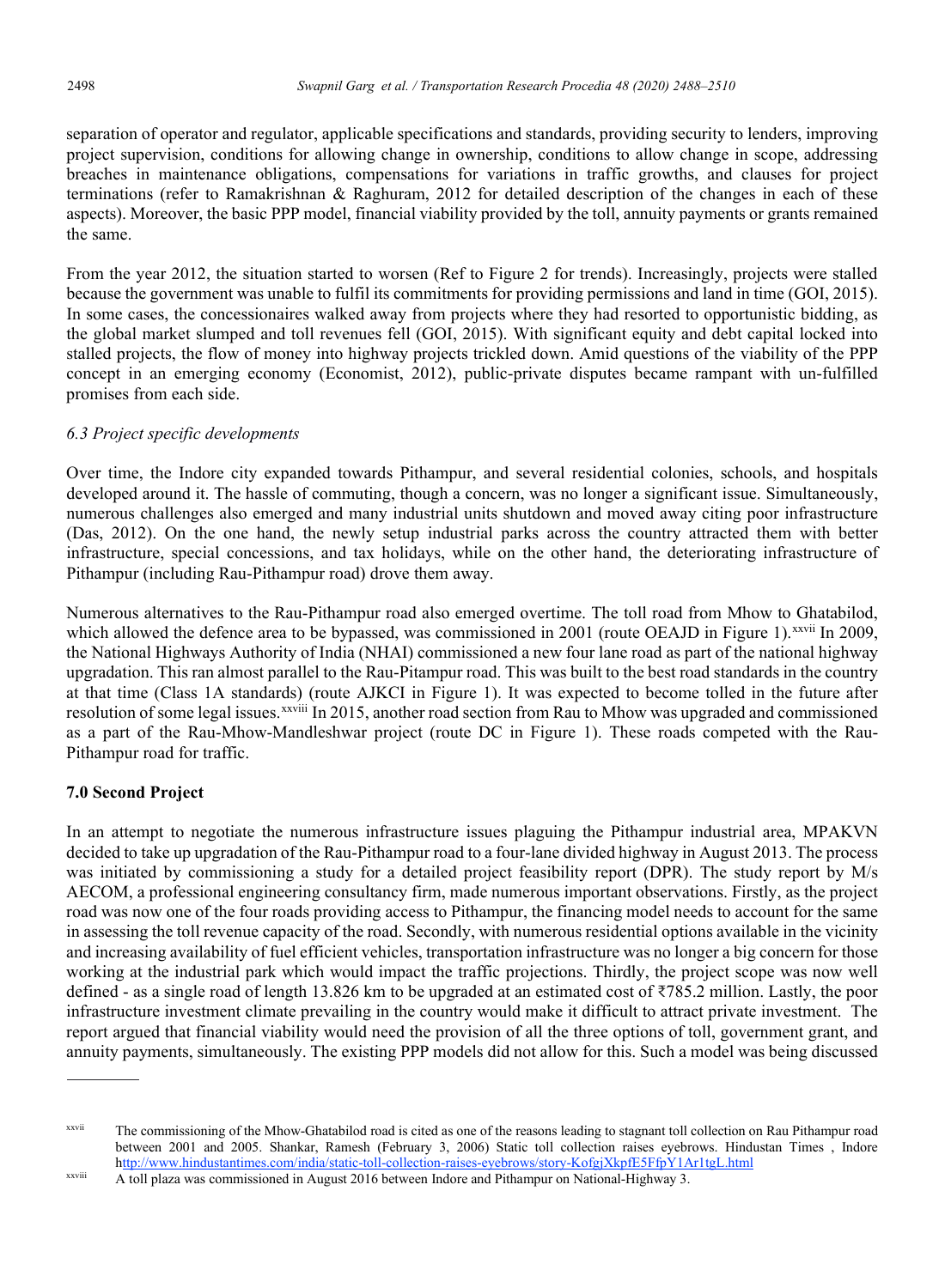for adoption even at the national scale, however as no road project had so far been bid out on this model and there lacked a precedent.

MPAKVN conceptualized this project as a BOT (Toll+Annuity) model with the grant. This model sought to amalgamate the conventional Build Operate and Transfer mechanism (with Toll or Annuity payments) with the conventional Engineering Procurement and Construction (EPC) mode. Herein, construction costs were shared between the government and the private concessionaire (in the 40:60 ratio). Bi-annual annuity payments from the government (capped at 5% of project cost) and toll collection by the concessionaire was to provide the returns against the 60% project investments brought in by concessionaire. The responsibility for construction, toll collections, and road maintenance during the operating period was attributed to the concessionaire. Bids were called for with the favoured bidder to be determined based upon the "lowest bi-annuity payments required by the concessionaires from the government." The contract clauses of the concession agreement were formulated by combining elements from the model concessions agreements that had been standardized separately for toll, annuity and grant based projects.

The sole bid received during bidding was submitted by a consortium of local firms -- M/s Path Ltd (51% share) and M/s Third Eye Security Services Ltd. (49%), for bi-annuity payments of ₹69.6 million for 15 years. The concession agreement was signed on Sept 30, 2014, with a 15year concession period inclusive of 18 months of construction period. Financial closure of the project was achieved with a debt equity ratio of 70:30, recognizing the project cost as ₹ 914.45 million. The construction work was awarded to a local contractor as a fixed price fixed time contract of ₹ 750 million. The project was completed on target and toll collections started from March 27, 2016. The toll rate for four-wheeler cars was fixed at ₹10 for a one-way passage, which was the same as the toll rate that was being charged when the road was first tolled in 1993.

With the opening of this road, the first PPP project in the country was commissioned, employing a new PPP design that consisted of all the three features, i.e., an upfront government grant, toll collection rights, and bi-annuity payments from the government. A year later, the project was running smoothly, with toll collections above estimates, and biannuity payments being made by MPAKVN.

### **8.0 National Level Adoption of the New Model**

At the national level, a PPP model like the one employed for the second project was approved for adoption in January 2016. This was a major adjustment to the conventionally used PPP BOT model with toll, grant, or annuity, which had been the dominant form for over two decades. The specifics of the national model differed marginally from the model used in the second project. The significant differences in the model were firstly the use of the net present value of the life cycle cost of the project as the bid parameter. Secondly, toll collections responsibility lie with the government, and lastly, the government bi-annually compensated the concessionaire for maintaining the road at rates quoted ex ante.<sup>xxix</sup>

Fundamentally, the HAM model sought risk sharing in contrast to risk transfers in the earlier PPP models. This model attributed the project specific construction, design, operation and maintenance risks to the private sector, environmental risks of economy and demand to the government, and project financing risks shared among the two. It sought assignment of a significant proportion of project and demand risks to the government, with the recognition that the government was in a better position to shoulder them. Also, it sought to make both the public and the private sectors more responsible towards their duties by imposing numerous penalties for not fulfilling promises. By January 2017, 36 road upgradation projects costing over ₹300 billion (more than USD 4.3 Billion) had been modelled as HAM had been advertised, and 11 of these had achieved financial closure.

xxix Compiled based on Circular no. NH-24028/14/2014-H(Vol-II) dated February 9, 2016. Hosted at the website of the Ministry of Road Transport and Highways, India. http://www.morth.nic.in/showfile.asp?lid=1972 (Accessed April 28<sup>th</sup> 2017). Some inputs also from news report dated January 28, 2016. http://economictimes.indiatimes.com/news/economy/infrastructure/government-approves-hybrid-annuitymodel-for-highway-projects/articleshow/50740049.cms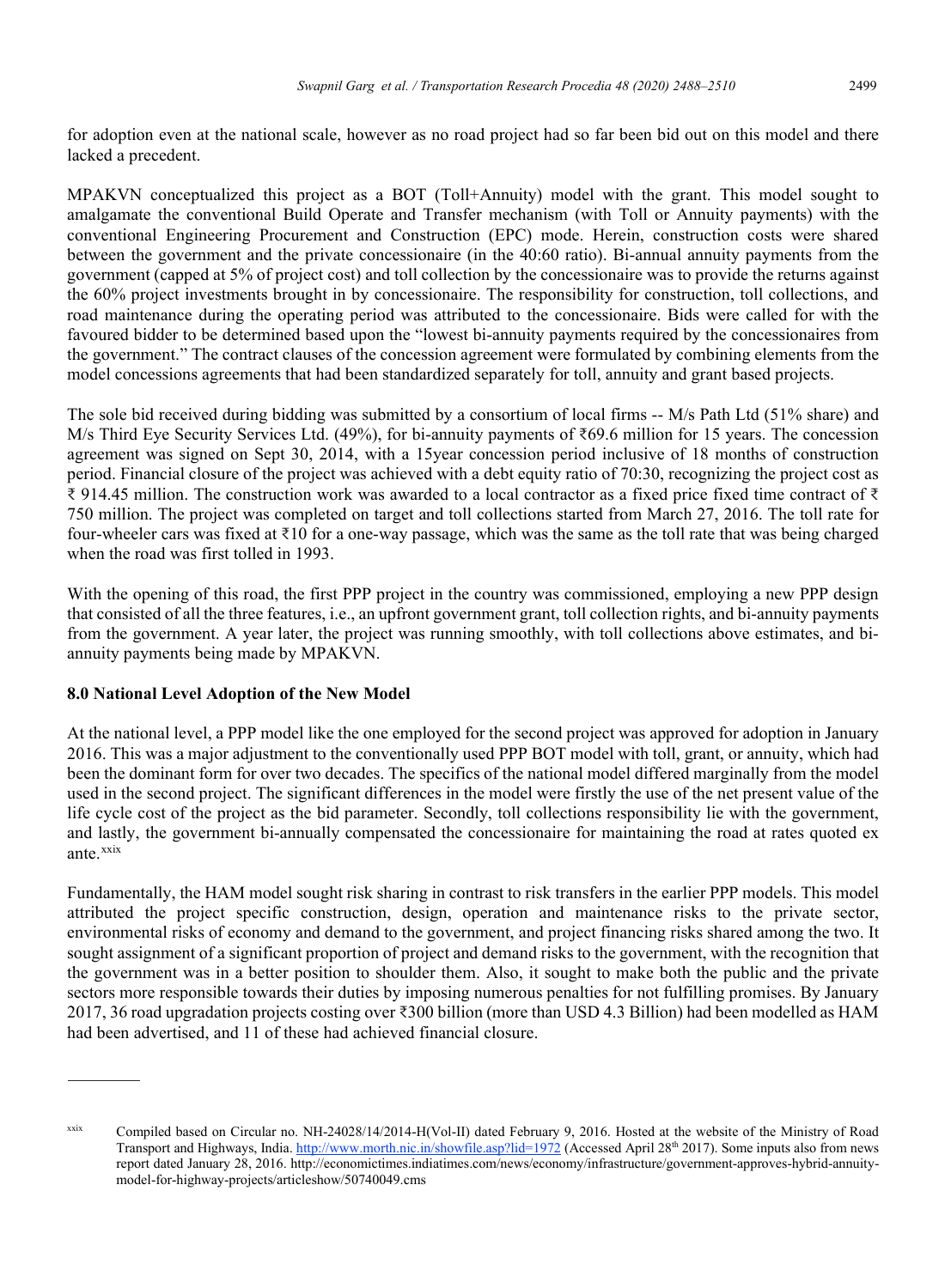## **9.0 Comparative Case Analysis**

Table 2. provides a tabulated comparison of the first and second PPP cases described above. Based on this tabulation a comparative analysis of the two cases is carried out motivated by the critical success factors identified by Wang (2015) as important for PPP evolution. The variables across which comparisons are made belong to three distinct categories – external environment, internal project characteristics, and partnership related factors (Wang, 2015). The descriptive comparisons are next presented.

| <b>ASPECT</b>                                 | <b>FIRST PROJECT (1991)</b>                                                                                                                                                      | <b>SECOND PROJECT (2014)</b>                                                                                                           |
|-----------------------------------------------|----------------------------------------------------------------------------------------------------------------------------------------------------------------------------------|----------------------------------------------------------------------------------------------------------------------------------------|
| Length                                        | $11.50$ Km + 0.8 Km (Scope increase)                                                                                                                                             | 13.826 Km                                                                                                                              |
| Time                                          | Conceived 1988-1991<br>Constructed 1991-1993<br>Operated 1993-2001                                                                                                               | Conceived 2014<br>Constructed 2014-2016<br>Operated 2016-2031                                                                          |
| Cost                                          | Initial estimate: ₹1.8 Million.<br>Commissioning cost: ₹ 68.3 Million                                                                                                            | ₹ 785.2 Million<br>Under budget delivery                                                                                               |
| Project feasibility                           | Carried out on a need basis.<br>Scope creep and evolving specifications.                                                                                                         | Detailed feasibility studies, project<br>assessment, and detailed project report<br>prepared before the start of the bidding<br>cycle. |
| Model                                         | 1990 – Financial lease (15% assured<br>returns)<br>1991 - Project construction (16%<br>assured)<br>1996 – Operational Lease (20% assured)<br>Project structure changed overtime. | Hybrid Annuity Model<br>40% public + $60\%$ private<br>Bi-Annuity from government ₹ 69 Million<br>+ Toll collection by private         |
| Basis for award                               | Memorandum of Understanding between Two stage open bidding.<br>government and IL&FS.                                                                                             | The single bid received.                                                                                                               |
| State Support Agreement Land lease agreement. |                                                                                                                                                                                  | A state support agreement was signed to<br>get the state agencies involved.                                                            |
| Concessionaire                                | M/s IL&FS came as a financier and<br>slowly adopted the role of a<br>concessionaire.                                                                                             | M/s PATH bid for the project as a<br>concessionaire.                                                                                   |
| Agreement                                     | Tripartite Agreement.<br>Favoured IL&FS.                                                                                                                                         | Evolved Model Concession Agreement.<br>Balanced arrangement.                                                                           |
| Period                                        | Construction: 100% time over-run<br>18□36 Months<br>Operations: 10 years concession.<br>5 year extension subject to mutual<br>review.                                            | Construction within the stipulated time.<br>Operations: 15 years concession.                                                           |
| <b>Toll Rates</b>                             | ₹ 10 for the car.<br>User reluctance to pay. Found the toll<br>rates high.                                                                                                       | ₹ 10 for the car.<br>Users are willing to pay the reasonable toll.                                                                     |
| Supervision                                   | and auditor.                                                                                                                                                                     | Concessionaire as contractor, supervisor Independent engineer mutually appointed.                                                      |

Table 2. Tabulated comparison of the first and second PPP cases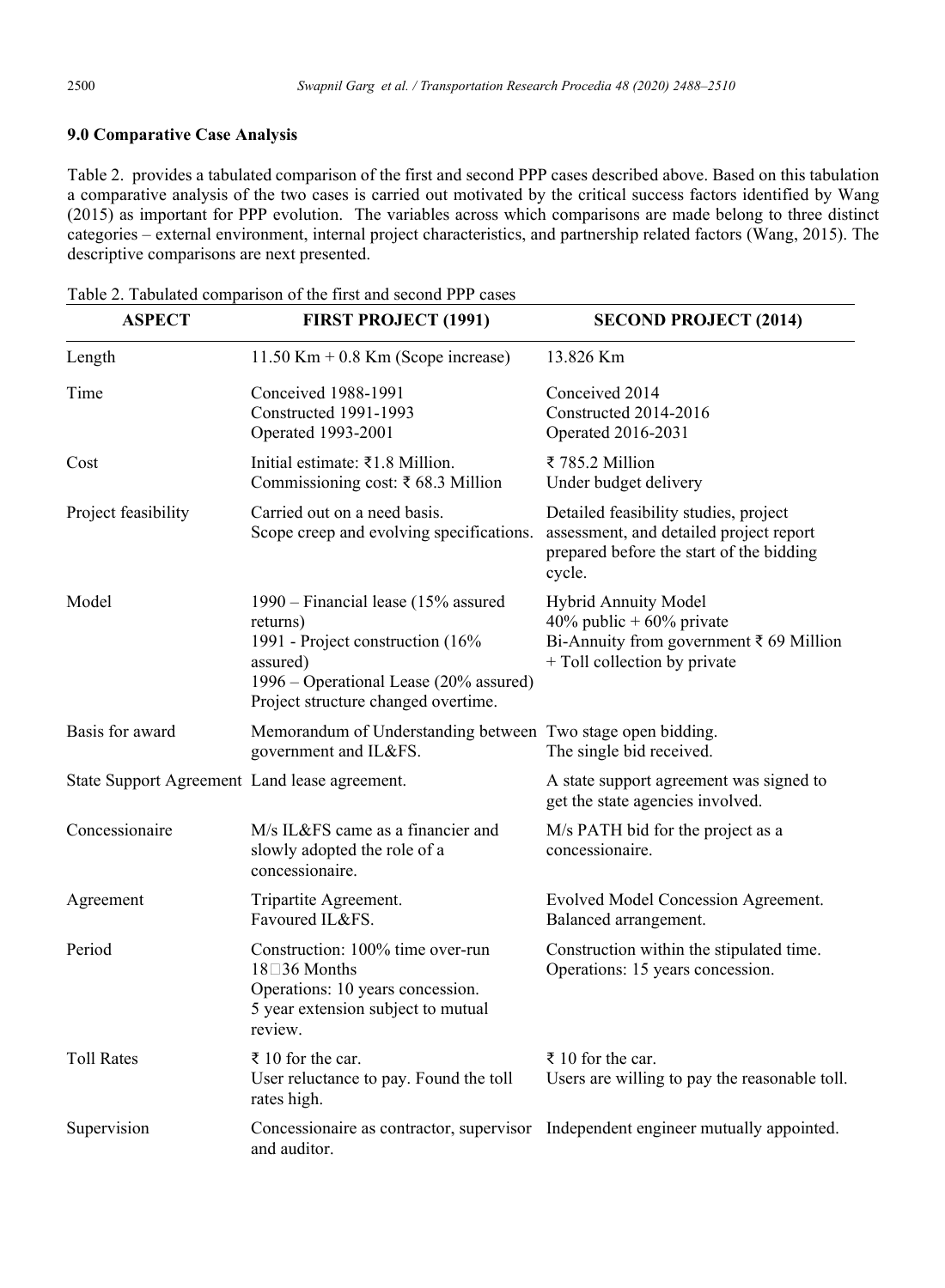| <b>ASPECT</b>                    | <b>FIRST PROJECT (1991)</b>                                                                                                                                                                                                                                                                      | <b>SECOND PROJECT (2014)</b>                                                                                                                                                                                       |
|----------------------------------|--------------------------------------------------------------------------------------------------------------------------------------------------------------------------------------------------------------------------------------------------------------------------------------------------|--------------------------------------------------------------------------------------------------------------------------------------------------------------------------------------------------------------------|
| Change in scope and<br>ownership | The agreement did not restrict change in<br>ownership or scope. Scope and<br>ownership change both changed.                                                                                                                                                                                      | Change of ownership restricted.<br>Limits to change in the scope specified.                                                                                                                                        |
| Breach in Maintenance            | The initial agreement was for financing,<br>and it did not get altered to include<br>maintenance and operations clauses.                                                                                                                                                                         | Operation and maintenance obligations of<br>the concessionaire along with damages for<br>breach and associated powers of MPAKVN<br>have been defined in detail. Restrictions on<br>project modification specified. |
| Variations in traffic<br>growth  | In case project costs did not get<br>recovered by the 10 <sup>th</sup> year, mutual review case traffic rose too much.<br>stipulated. Increase in toll could be done<br>with government approval.                                                                                                | Traffic variations to be accommodated in<br>Annuity reduction was specified if the toll<br>revenues increased significantly.                                                                                       |
| Termination<br>arrangement       | IL&FS could raise a claim on MPAKVN<br>if the project failed to give financial<br>returns.                                                                                                                                                                                                       | The extent of financial liability and right of<br>each party clearly defined in case of<br>termination.<br>The concessionaire to be liable for all the<br>defects and deficiencies 120 days after<br>termination.  |
| Arbitration<br>clauses           | Arbitration provided for, with the place<br>of arbitration located at IL&FS<br>headquarter location.                                                                                                                                                                                             | Amicable conciliation for dispute<br>resolution. Arbitration as the second step,<br>with the place of arbitration located at<br>MPAKV's headquarter location.                                                      |
| Warranties and<br>Guarantee      | No warranty or guarantee clauses existed. Representation and warranties clearly<br>As per the agreement IL&FS could not<br>be held responsible for most of the<br>project as it was a financer. Further,<br>MPAKVN was made responsible for<br>protecting the interest of the<br>concessionaire. | spelled out, with disclaimer and<br>performance guarantee to be provided by<br>the concessionaire.                                                                                                                 |

*Source: Authors tabulation.*

## *9.1 External environment*

The economic, regulatory and institutional environment has a significant bearing on how PPPs evolve (Parker & Figueira, 2010; Verhoerts et al., 2015; Bayliss & Waeyenberge, 2017; Trebilock, & Rosenstock, 2015). Infrastructure demand, financial situation, political ideology, and relevant legislation constitute this environment (Wang, 2015).

Both the projects were experiments in public policy to address 'infrastructure deficit' – inadequate transport infrastructure of an industrial park. The first project aimed at seeking private finances for public infrastructure to satisfice a political vision - making "Pithampur" industrial park the "Detroit of India." Similarly, the second project attempted to upgrade the transport infrastructure to retain existing industrial enterprises operating in the industrial park and to attract new ones.

The first project was conceived at a time when government funds were scarce, and the project could not be taken up by the government despite political will. In contrast, when the second project was taken up in 2014, the government was comfortable with finances, but it still saw value in exploiting private sector delivery. The political mandate further enabled the PPP conceptualization of the project and the shifting of infrastructure delivery responsibilities out of the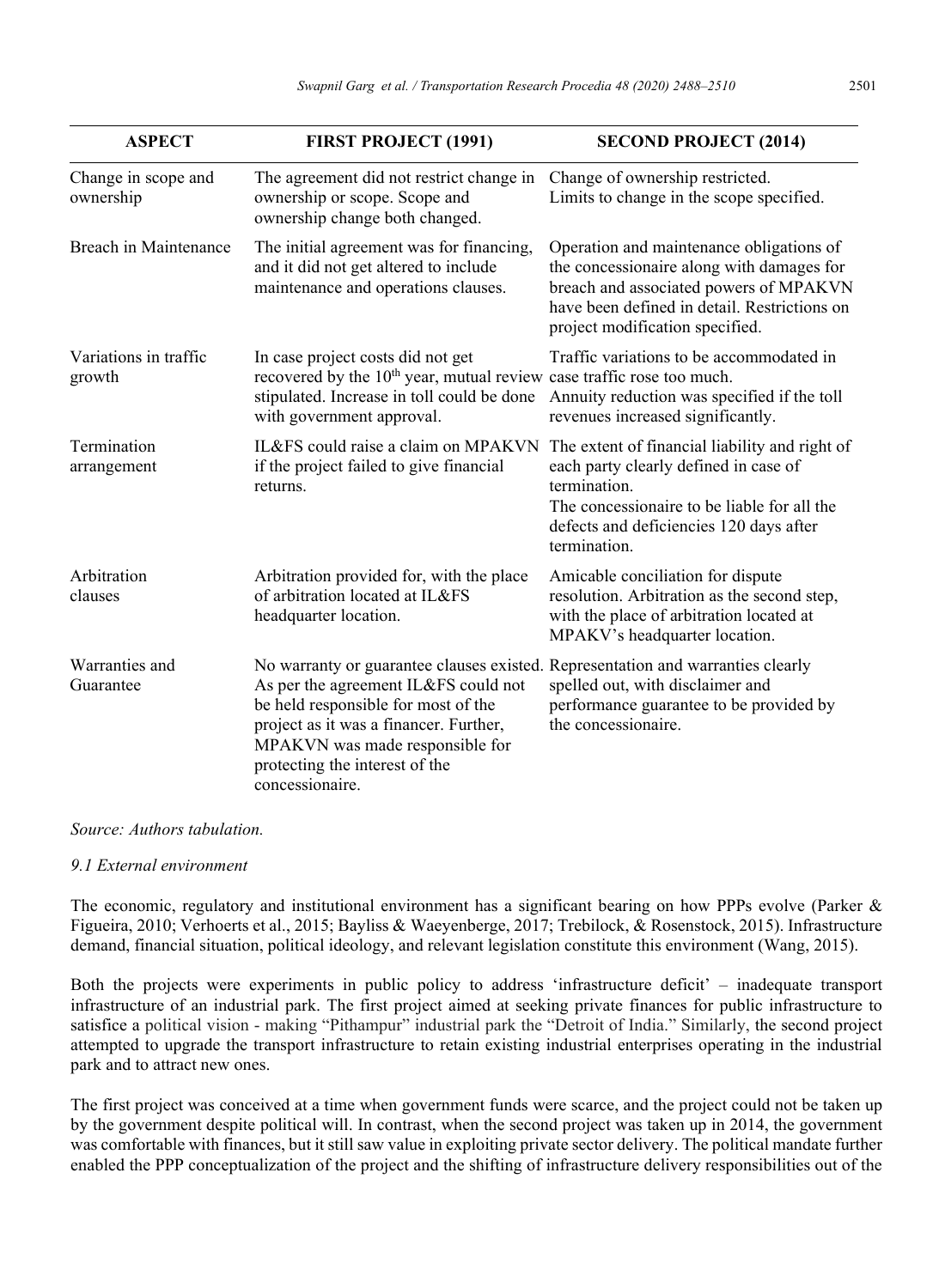public domain with increased private involvement for performance and efficiency gains (Parker & Figueira, 2010).

The user's willingness to pay service charges also constitutes the external environment of the project and is key to its development. While true globally, the user's willingness to pay user charges is especially hard to come by in an emerging economy context (Pratap, 2015b). Public transport provisioning being a fundamental government responsibility, transport concessions should achieve the social goal of providing affordable transport access to all levels of society, while also ensuring their commercial viability (Trebilcock & Rosenstock, 2015). The first project brings evidence of multiple local, and media conflicts originating out of the lack of user's willingness to pay. The users questioned the logic to pay for the use of a transport infrastructure that was built largely from tax payers' funds. As the first project took shape, the users accepted the rationale for payment of user charges, and the dispute shifted to the toll rates being charged. These rates were undoubtedly high in the first project.<sup>xxx</sup> Such experiences in the first project made the government recognize the importance of levying reasonable toll charges and motivated it to subsidize the project.

At the time of first project's conception, PPPs were non-existent in the country, and the legislation recognizing private participation in public infrastructure did not exist. This discrepancy manifested during the arbitration stage when the legal validity of the tripartite agreement signed in the case of the first project was questioned. In contrast, when the second project was conceived, the state had already introduced and passed the necessary legislation, and it also had setup procedures for approval and sanction of PPP projects.

### *9.2 Internal project characteristics*

Project specific financial, technical, execution and operational characteristics are the other key factors impacting PPP evolution. Specifically, the factors include financial viability of the project, the projects complexity, the completeness of the project conceptualization, and project management (Koppenjan, 2005; Wang, 2015).

The first project was taken up in an era when the global discourse on development argued for a shift of project risks and management to the private sector (Bayliss, & Waeyenberge, 2017). This inherently implied full commercial viability through toll charges with the toll revenues required to provide for the full project's cost. With the problem of high toll costs getting compounded with limited user willingness to pay, numerous disputes arose (Pratap, 2015). In the ensuing two decades, the users' willingness to pay increased and the government increasingly recognized that it, ultimately, remains accountable for the delivery of public services. With toll rates limited by alternate roads (competing roads), the complete commercial viability of the project based on toll revenues was considered infeasible. Consequently, the second project witnessed heavy subsidization by the government to enable reasonable toll rates.<sup>xxxi</sup> While government grants covered 40% of the construction cost, the rest of the 60% of the project cost was reimbursed by the government in annuity instalments over the operational period.

The first project was seeking a complete transfer of project specific risks from the government to the private. It was akin to the handover of a bundle of risks to the private sector under the assumption that the private sector is more adept at handling them. The intervening decades and the numerous PPP failure stories overtime brought in the recognition, and a very important lesson, that the private sector cannot handle land acquisitions risks, government permissions risks, utility shifting risks and the demand risk in emerging economies. The new PPP model sought a reallocation of project specific risks, reassigning the key project risks associated with land acquisition, project demand, and government permissions back to the government.

The technical and execution characteristics of the project were challenging for the government's in house construction division in the first project. Hence the project was transferred to the private sector which had better construction and

xxx With modest compensations for inflation at 5% the Rs 10/- toll charge in 1993 would stand today at Rs 75/-, while the toll charges imposed in the second project are Rs 10/- again.

Ibidem.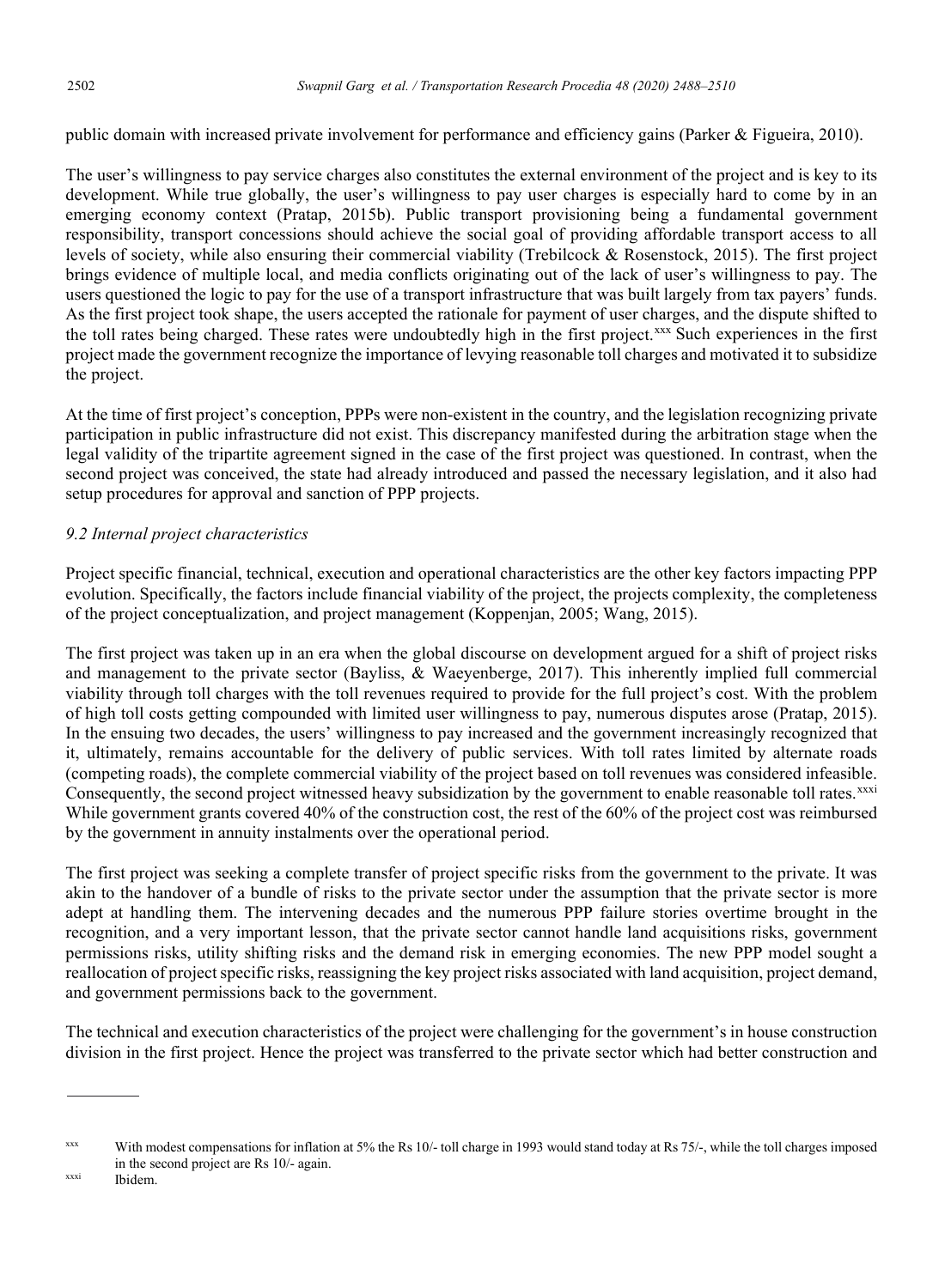project management competencies. The second case demonstrates a mature project management environment, where the different project specific tasks were assigned to specialized entities. The project's successful (timely and within budget) construction reflects the benefits achieved by this maturity.

## *9.3 Partnership related factors*

While PPPs are partnerships, the concept of partnership herein is often questioned (Hodge, Greve, & Boardman, 2010). Governed by legally vetted and court enforceable contractual agreements that crowd out trust, the essential element of a partnership – trust- is missing (Puranam & Vanestta, 2009; Moran & Ghoshal, 1996). Trust based relational contracting provides numerous advantages, economic savings being one of them, which PPP lose out on. Hence, there exists a need for partnership to develop in PPPs. This partnership in PPPs comes from relevant government capacity, private partner selection, role division among partners, and risk allocation among the partners (Koppenjan, 2005; Wang, 2015, Yang, et al., 2013). Comparison of the two cases in respect to these four factors is discussed next.

The two projects witnessed remarkably different government PPP capacity. When the first project was taken up, there was little clarity of what a PPP is. Evidence of the same lies in the contract being drafted as a financing lease agreement with government land guarantees, and simultaneously, linking project returns with toll collections and assured returns. Further, the first project was allotted to the lender/concessionaire on an unsolicited bid, in which the contractual clauses were heavily loaded in favour of the private sector. In contrast, by the time of the second project, the government had gained significant maturity through past experiences. Procedures for approval of PPPs, partner selection, and execution of projects were in place at both the national and the state level. The concept of unsolicited bids has been formally rejected by a high-level government committee (Government of India, November 2015). With the dedicated road development organization at the state level routinely taking up road projects on different PPP modes, PPP knowledge existed locally and it was also exploited in the formulation of the second project. Extensive experience of the state with PPPs brought a clearer understanding of the role and responsibilities of partners, and this was captured in the standardized concession agreements.

The first project evolved into a PPP by the year 1996. It was the transfer of tolling rights to MPTRL that made it into a PPP, though IL&FS had provided the funds, done the construction, and was also carrying out routine maintenance. The second project, in contrast, took shape when, MPAKVN, the client, signed the concession agreement with Rau-Pithampur Toll Roadways Ltd, a Special Purpose Vehicle (SPV) created for this project. The detailed project report preparation, project bidding, project financing, project construction and even toll collections were done by distinct and specialized third party business entities, reflecting the clarity in role allocations among the multiple project partners as the PPP environment developed.

The case descriptions also bring out that when the first project was taken up, there was little clarity about risk allocations. These evolved over the course of the project as discussed above. The lack of full understanding is evident in the ambiguity regarding approval of project costs by government managers – they first approved all scope and cost changes, and later refused to get associated. The project's cost escalation became the primary subject for disputes and figured prominently in both the arbitration and court proceedings. In contrast, the second project has so far not faced any significant issues, though it may be too pre-mature to comment with the project having just entered its second year of operation, after an on-time and under budget construction.

The cases bring evidence that the external environment for the Indian PPP projects has significantly matured over time in respect to user willingness to pay, legislative frameworks, project conceptualization and execution capabilities, and governments capacity in handling PPPs. It also emerges that the PPP models have also evolved to bring about increased involvement of the government, both, financially and operationally. A more equitable distribution of risks among the government and the private concessionaire is attempted and/or adequate compensation for the shouldered risks provided. The learnings from the two road projects are next discussed.

### **10.0 Road Learnings**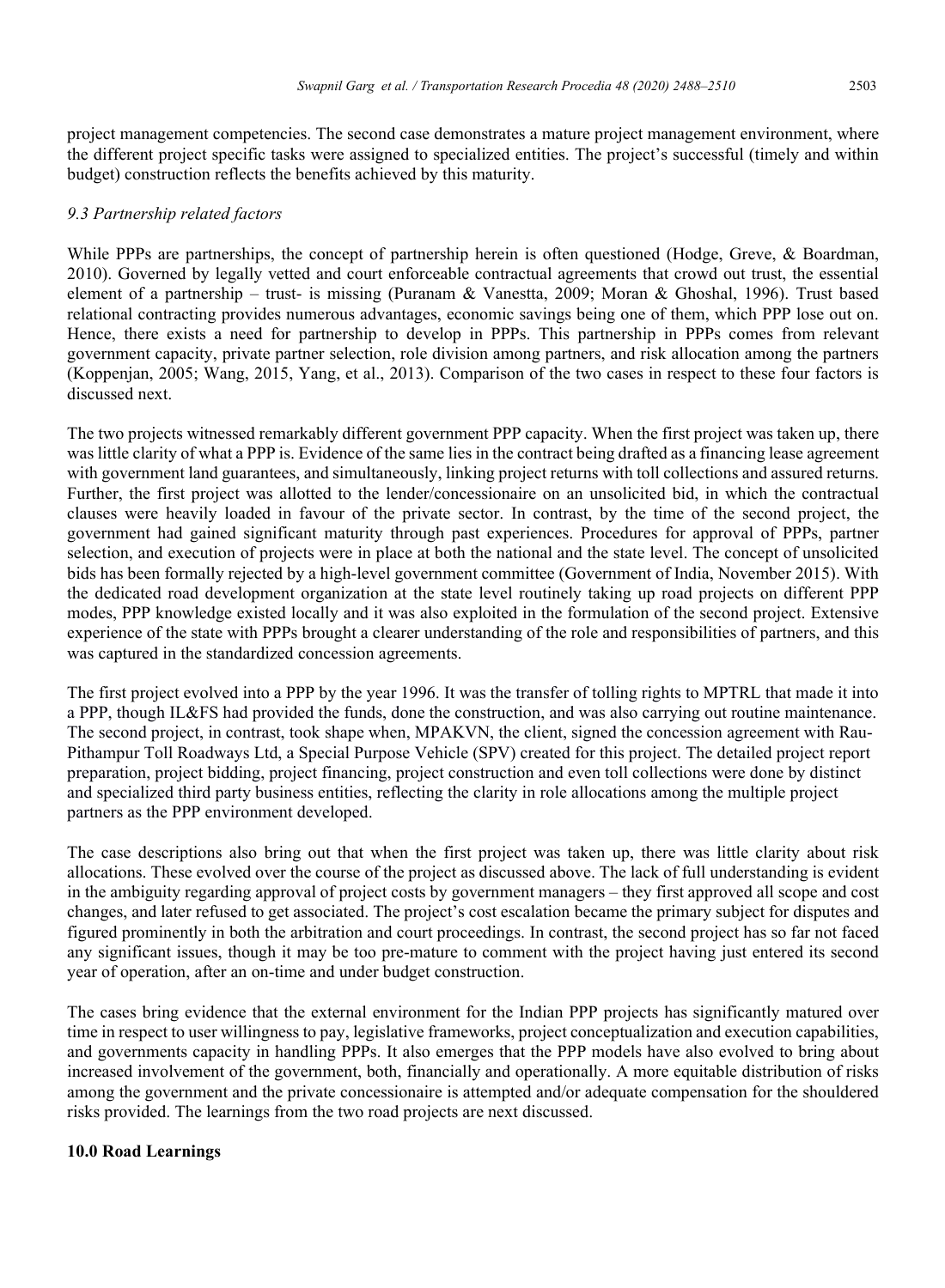The PPP phenomenon, as a policy imperative, inherently faces issues in how it is defined (Hodge, Greve, & Broadman, 2010). It is fundamentally contested as a concept (Klijn, 2010), and it lacks robust implementation and governance frameworks (Davidson, 2010). The case comparison provides evidence of the same. Further, tracing the development of PPPs over two and a half decades, the comparisons give unique insights into how highway PPPs in India have evolved overtime regarding motivations, model evolution, institutional capacity and performance aspects. Each of these is discussed next in light of the existing literature. Table 3 provides a tabulated view of the discussions.

#### *10.1 Motivation*

PPPs attempt to attract private investments to cover public infrastructure gaps. However, the evolution of PPPs in emerging economies has led to numerous contradictions (Bayliss, & Waeyenberge, 2017). Firstly, they are argued to absorb scarce public funds that could have been possibly freed up for poverty eradication. Secondly, whereas they aim to compensate for weak state capacity, instead they put extra demand on it. Thirdly, rather than substituting public investments they increase them, in a bid to attract investors. The reluctance of private investors to invest in public infrastructure motivates these contradictions. Private investments do not come forward unless public investments are first made (Bayliss, & Waeyenberge, 2017). The case comparisons resonate with all the above arguments and provide evidence of the same. In contrast to the first project, the evolved HAM model in the second project involves investments of significant public funds, and the government is saddled with significant project risks.

**Table 3.** Theoretical Comparison of the projects. *Source: Authors tabulation.*

| Project          | <b>Description</b>                                                             | Project<br>timeline                                                                                                                                     | <b>External</b><br>Environment                                                                                                                                                                                                                                                                                                                                                                     | <b>Internal</b><br>project<br><b>Characteristics</b>                                                                                                                                                                                                                                                                                              | Partnership<br>related factors                                                                                                                                                                                                                                                                                                                                     | <b>Learnings from project</b>                                                                                                                                                                                                                                                                                                                                                                                                                                                                                                                         |
|------------------|--------------------------------------------------------------------------------|---------------------------------------------------------------------------------------------------------------------------------------------------------|----------------------------------------------------------------------------------------------------------------------------------------------------------------------------------------------------------------------------------------------------------------------------------------------------------------------------------------------------------------------------------------------------|---------------------------------------------------------------------------------------------------------------------------------------------------------------------------------------------------------------------------------------------------------------------------------------------------------------------------------------------------|--------------------------------------------------------------------------------------------------------------------------------------------------------------------------------------------------------------------------------------------------------------------------------------------------------------------------------------------------------------------|-------------------------------------------------------------------------------------------------------------------------------------------------------------------------------------------------------------------------------------------------------------------------------------------------------------------------------------------------------------------------------------------------------------------------------------------------------------------------------------------------------------------------------------------------------|
| First<br>Project | First PPP-<br>Evolved<br>from a<br>private<br>leasing<br>arrangement<br>to PPP | Conception:<br>1990<br>Construction:<br>1991-1993<br><b>Full private</b><br><i>transfer:</i><br>1996<br>State takeover:<br>2001<br>Disputes<br>continue | Indian started to open<br>its economy in 1991;<br>State had no money;<br>Extremely poor<br>infrastructure -<br>development a<br>concern, road<br>essentially required;<br>Politically desired;<br>Attract private<br>money; Outsource to<br>leverage private<br>delivery efficiencies;<br>Few private firms<br>present; No relevant<br>legislative guidelines;<br>Public reluctant to<br>pay toll. | Full private<br>financing<br>conceived; Cost<br>escalations<br>made the<br>project<br>financially<br>unviable;<br>Complex<br>project for the<br>time; No<br>preliminary<br>project design.<br>Scope<br>increased:<br>Contract<br>documentation<br>poor; Project<br>management,<br>financing,<br>construction<br>and operations<br>all with single | Government<br>has no PPP<br>capacity;<br>Unsolicited<br>offer from<br>private partner<br>accepted;<br>Assured returns<br>and guarantees<br>given; Role<br>allocations<br>changed over<br>time and so did<br>the risk<br>allocations;<br>Contractual<br>adjustments<br>and critical<br>evaluation of<br>these changes<br>not done:<br>Opportunistic<br>behaviour by | <i>Motivation:</i> An essential<br>infrastructure<br>Project Design: Inadequate<br>preparation leads to cost<br>over runs, gold plating of<br>projects, scope for<br>opportunistic private<br>behaviour – public has to<br>ultimately bear this cost;<br>Conflict of interest if<br>unchecked lead to disputes.<br>Institutional support:<br>Government agencies<br>require training and help in<br>understanding PPPs;<br>Ambiguity in policy is<br>exploited by private and<br>government both.<br>Performance measure:<br>Infrastructure delivery. |
|                  |                                                                                |                                                                                                                                                         |                                                                                                                                                                                                                                                                                                                                                                                                    | private agent.                                                                                                                                                                                                                                                                                                                                    | private sector                                                                                                                                                                                                                                                                                                                                                     |                                                                                                                                                                                                                                                                                                                                                                                                                                                                                                                                                       |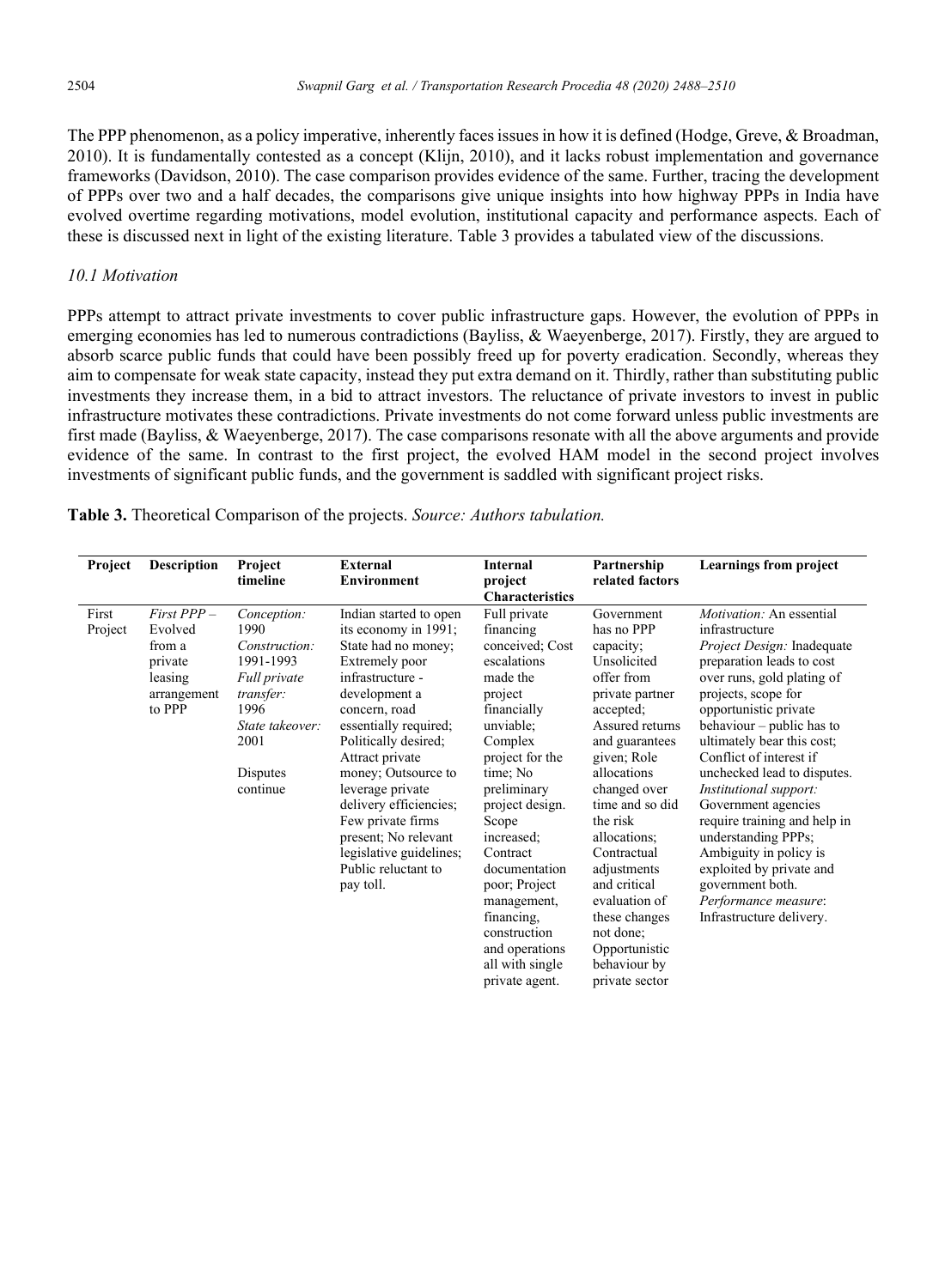| Second<br>Project | First<br>experiment<br>with a new<br>$model - An$<br>evolved<br>model of<br>risk sharing<br>with<br>government<br>grant, tolls<br>and also<br>annuity<br>payments. | Conception:<br>2014<br>Construction:<br>2015-2016<br>Operations:<br>Till 2030 | Boost to industrial<br>development<br>required; Project<br>politically desired;<br>Project a small cost<br>for government; After<br>an exciting decade<br>journey of roads<br>PPPs, private sector<br>was no longer<br>investing in<br>infrastructure; Banks<br>reluctant to lend as<br>they had large<br>infrastructure non-<br>performing assets;<br>PPPs quite common<br>and legally<br>recognized; 4<br>competing roads<br>reduce tolling<br>potential; Public<br>acceptance to pay<br>reasonable toll. | Government<br>has resources;<br>Wants private<br>finance to drive<br>efficient<br>delivery;<br>Evolved<br>financing with<br>government<br>support to make<br>project viable at<br>affordable toll<br>rates; Project<br>well defined;<br>Mature<br>contractual<br>clauses;<br>Professional<br>third party<br>project<br>management. | Improved<br>government<br>capacity<br>financially and<br>technically;<br>Open bidding;<br>Standard<br>concession<br>agreement<br>documents<br>defining clear<br>roles and<br>responsibilities;<br>Continuous<br>interaction of<br>public-private<br>required,<br>mediated by<br>independent<br>consultant. | Motivation: Affordable<br>public transport<br>infrastructure that is also<br>financially sustainable.<br>Project Design: Process<br>matured with professional<br>pre-project documentation,<br>independent project<br>supervision, construction on<br>fixed cost by sub-<br>contractor, distinct toll<br>operations.<br>Institutional support:<br>Mature environment with<br>standard documents, PPP<br>experience and risk<br>allocation.<br>Performance measure:<br>Concerns about ongoing<br>public-private interaction;<br>Over compensation of risks. |
|-------------------|--------------------------------------------------------------------------------------------------------------------------------------------------------------------|-------------------------------------------------------------------------------|-------------------------------------------------------------------------------------------------------------------------------------------------------------------------------------------------------------------------------------------------------------------------------------------------------------------------------------------------------------------------------------------------------------------------------------------------------------------------------------------------------------|------------------------------------------------------------------------------------------------------------------------------------------------------------------------------------------------------------------------------------------------------------------------------------------------------------------------------------|------------------------------------------------------------------------------------------------------------------------------------------------------------------------------------------------------------------------------------------------------------------------------------------------------------|------------------------------------------------------------------------------------------------------------------------------------------------------------------------------------------------------------------------------------------------------------------------------------------------------------------------------------------------------------------------------------------------------------------------------------------------------------------------------------------------------------------------------------------------------------|
|-------------------|--------------------------------------------------------------------------------------------------------------------------------------------------------------------|-------------------------------------------------------------------------------|-------------------------------------------------------------------------------------------------------------------------------------------------------------------------------------------------------------------------------------------------------------------------------------------------------------------------------------------------------------------------------------------------------------------------------------------------------------------------------------------------------------|------------------------------------------------------------------------------------------------------------------------------------------------------------------------------------------------------------------------------------------------------------------------------------------------------------------------------------|------------------------------------------------------------------------------------------------------------------------------------------------------------------------------------------------------------------------------------------------------------------------------------------------------------|------------------------------------------------------------------------------------------------------------------------------------------------------------------------------------------------------------------------------------------------------------------------------------------------------------------------------------------------------------------------------------------------------------------------------------------------------------------------------------------------------------------------------------------------------------|

A key motivation driving the resurgence of PPPs in emerging economies is traced to the increasing availability of global finance (Bayliss, & Waeyenberge, 2017). While the single case data points of the study cannot be interpreted as credible evidence for or against, such a possibility is unlikely in the Indian PPP market. Institutional investors and banks have been hesitating to fund HAM conceptualized projects. xxxii The newly emerged HAM model, with significant government involvement, does not align well with investor's interests. Further, there is an increasing awareness that the government is ultimately responsible for the infrastructure delivery, whether directly or through PPPs (GOI, 2015). Government is getting reoriented towards taking up its share of risks in the project.

### *10.2 Project Model*

The first project, when conceptualized, attempted to emulate the UK PFI model (Parker & Figueira, 2010). However, a financial lease contract was signed as there was little understanding of PPP nuances. The project evolved into a PPP over time, when the project risks were transferred from the government to the private agency. With experience of over 700 PPP projects, the Indian highway PPP market has matured. A sound understanding of the PPP models now exists and the same is demonstrated in the evolved HAM model. Table 4 compares the risk allocations in the six kinds of PPP models that are discussed in this study.

**Table 4:** Comparing the risk allocation among partners in the different risk sharing modes in transport infrastructure upgradation.

| <b>Risk</b>                    | EPC. | <b>BOT Toll</b> | <b>BOT VGF</b> | <b>BOT</b> | <b>HAM Case</b> | <b>HAM Model</b> |
|--------------------------------|------|-----------------|----------------|------------|-----------------|------------------|
|                                |      |                 |                | Annuity    |                 |                  |
| Design risk                    | Govt | Pvt             | Pvt            | Pvt        | Pvt             | Pvt              |
| <b>Construction risk</b>       | Govt | Pvt             | Pvt            | Pvt        | Pvt             | Pvt              |
| <b>Finance risk (Project)</b>  | Govt | Pvt             | $Pvt + Govt$   | Pvt        | Pvt+Govt        | Pvt+Govt         |
| <b>Finance risk (External)</b> | Govt | Pvt             | Pvt            | Pvt        | Pvt             | Govt             |
| <b>Demand Risk</b>             | Govt | Pvt             | Pvt            | Pvt        | Pvt+Govt        | Govt             |
| <b>Toll Operation</b>          | Govt | Pvt             | Pvt            | Pvt        | Pvt             | Govt             |
| <b>Maintenance Risk</b>        | Govt | Pvt             | Pvt            | Pvt        | Pvt             | Pvt              |

xxxii The press report identifies some of the issues raised by the banks. http://economictimes.indiatimes.com/markets/stocks/news/banks-saytheyre-not-willing-to-fund-roadworks-under-hybrid-annuity-model/articleshow/57119145.cms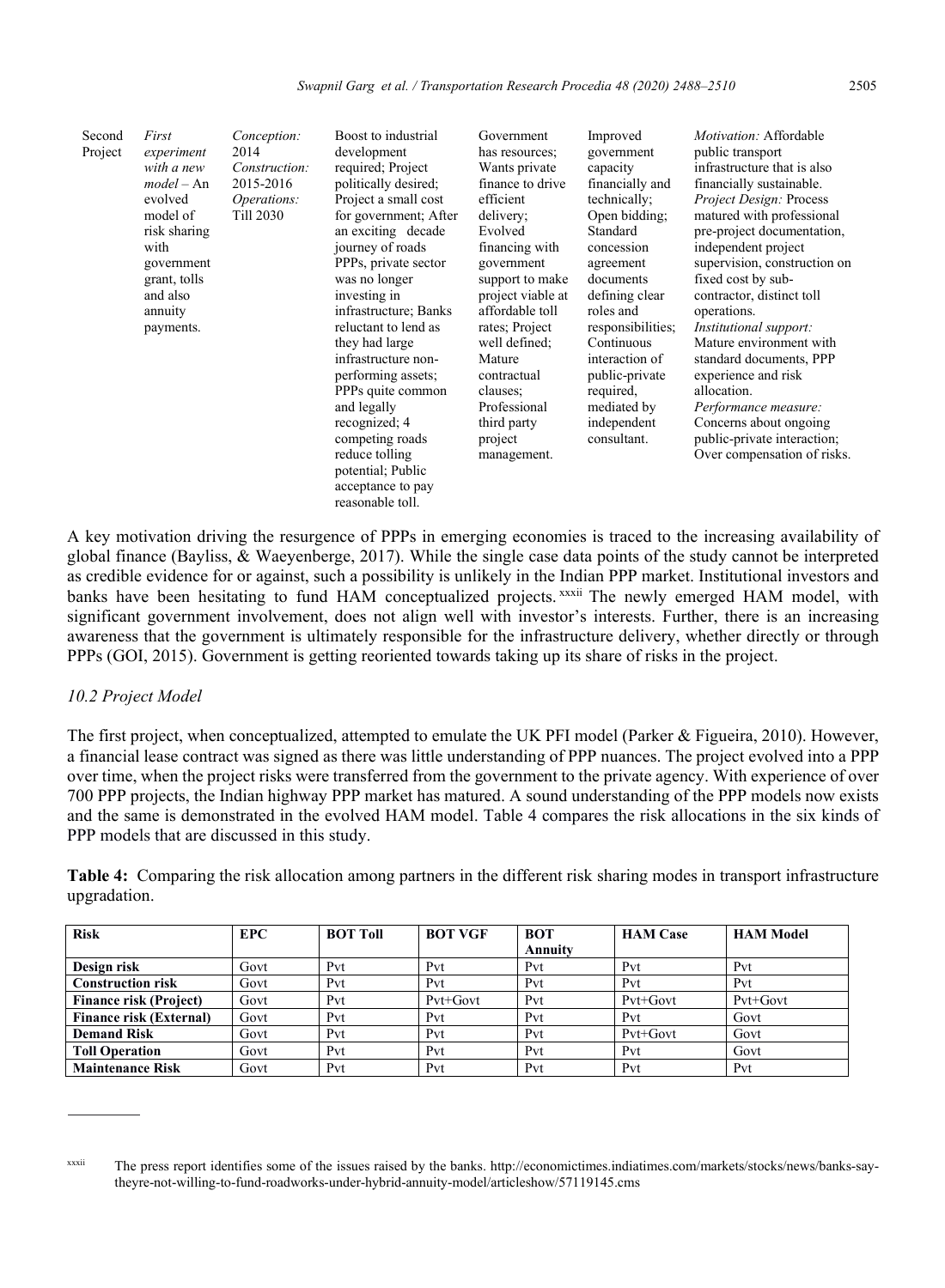### Govt: Government; Pvt: Private; Pvt+Govt: Shared risks

EPC: Engineering, Procurement, and Construction; BOT: Build, Operate, and Transfer; VGF: Viability Gap Funding; HAM: Hybrid Annuity Model *Source: Authors tabulation*

It is contended that the developments and evolution of PPP models is key to both their emergence and success. The increased participation of the government in HAM has evolved because of numerous reasons. Firstly, a significant number of PPP projects became distressed between 2010 to 2014 due to delays in land acquisition and environmental clearances which increased project costs, and reduced the toll collection periods. Secondly, the global economic slowdown led to a fall in the demand and led to financial distress in some PPP projects. This was the biggest concern in projects that had been bid opportunistically. The poor demand materialization compounded the problems and exit from the project by the private player with equity loss was inevitable. The projects were left in the hand of the lenders, who were invariably public sector banks. Hence, the government was forced to take over this large debt, which is now existing as non-performing assets on the balance sheets of banks, many of which are owned by the government. This motivated the government to consciously decided to step in and assume the risks ex ante, rather than be saddled with non-performing assets on its entities balance sheet, later.

The above arguments are in line with Wang (2015)'s PPP evolution framework, wherein changes in the critical success factors were argued to drive PPP model evolution. The success factors for PPPs in India have evolved from a situation where the government was desperate to attract private finance to a situation where it is comfortable financially. It has evolved from handing over of public assets to private for management to working with the private to drive efficiency. These changed factors have brought about changes in risk allocations, and hence changes in PPP models.

The newly evolved models require close working between the government and the private, which is fundamentally riddled with tensions (Klijn & Teisman, 2003). In a study of infrastructure projects in Netherlands they found that this tension was resolved by discriminately allocating responsibilities to the two parties, with little over laps. The initial PPP projects in India represented the same. With a focus on sharing risks rather than transferring them, the HAM model fundamentally intermingles responsibilities and hence, increases the role of management at the public private interface. If deliberate attempts at management are not initiated in time, the tensions at the public – private interface have the potential to derail PPPs (van Gestel, Koppenjan, Schrijver, van de Ven, & Veeneman, 2008). This emerges as a key recommendation for practice from this study.

As a new model, HAM has its share of issues and problems (CARE, 2016; CRISIL, 2016). Firstly, it is complex as it envisages a complicated calculation of the project's net present value to ascertain the lowest bidder and this requires numerous assumptions about the discounting rates and inflation rates. Secondly, it may be poor at driving private efficiencies as it provides for minimal private sector equity exposure and little private "skin in the game". Thirdly, it loses out on toll collection efficiency advantages by allocating toll collection to the government. Some industry experts even question the hybrid nature of the new model as majority of the project risks have now been allocated back to the government. They see the HAM model as reversion back to the traditional (Engineering, Procurement, and Construction) model of infrastructure delivery, from where the industry started three decades back. For these and similar reasons, banks and institutional financiers were also hesitant in extending them debt finance. xxxiii They argue that the model did not bring the long-required clarity regarding the "debt due" at different life cycle project stages, nature and extent of government guarantees, and government accountability provisions. The model is argued to have become complicated, with a significant exposure to interpretations by the public managers, and requiring extensive public private interactions, which have been a source of numerous disputes in the past.

# *10.3 Institutional Capacity*

Maturity in institutional and regulatory capacity is one of the key success factors of PPPs in emerging economies.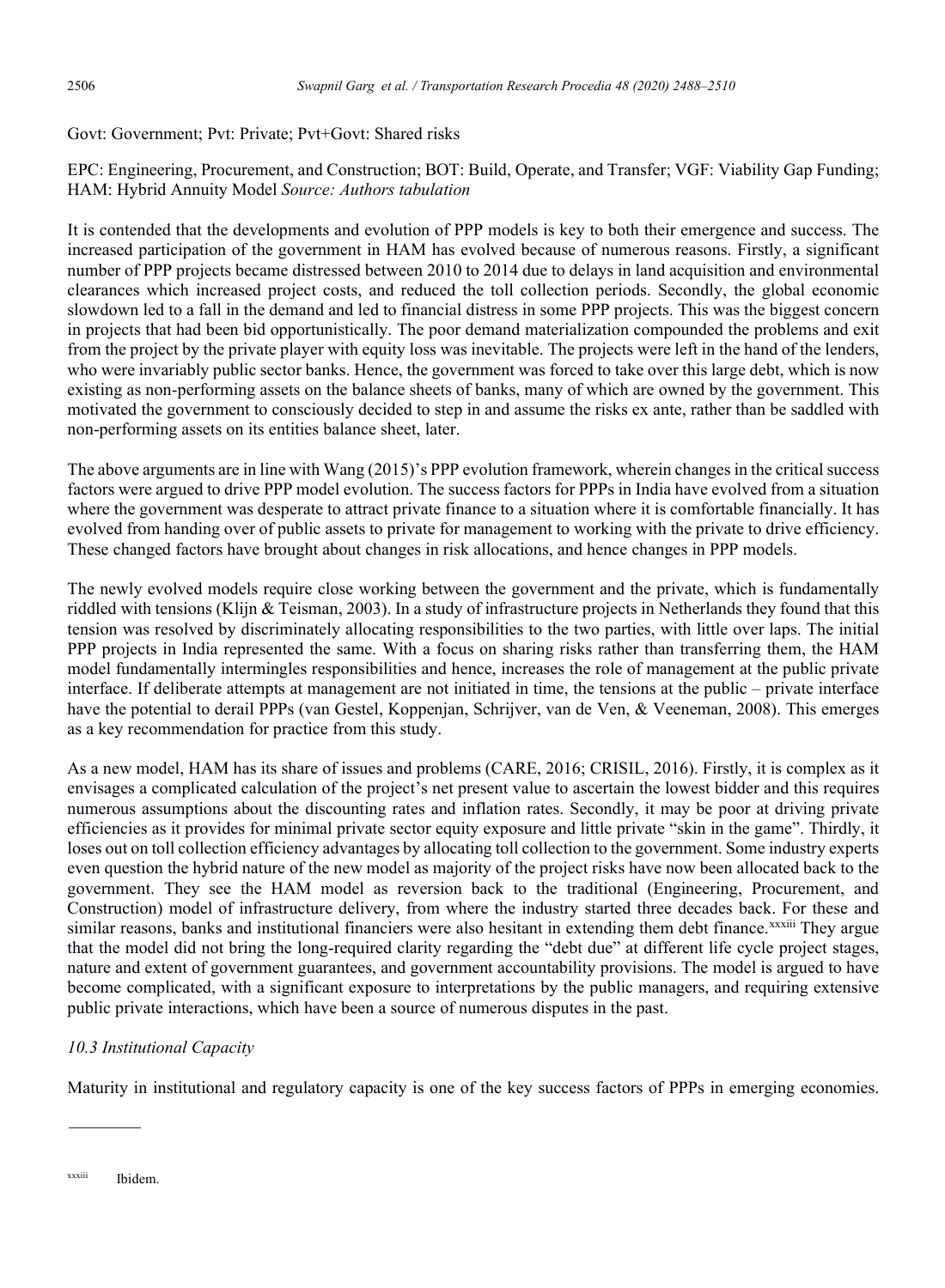This maturity comes in the form of improvements in project preparations, maturity of contractual terms and conditions, transparency in procurement process and most importantly institutional capacity (government PPP capacity) (Trebilcock, & Rosenstock, 2015).

The case comparisons provide evidence of evolution and learnings in all the above aspects. Each of these has contributed to the success of the second project. Evidence of the same is also reflected in India emerging on the top in the Asia Pacific region in "Operational Maturity" for PPP projects (Economic Intelligence Unit & Asian Development Bank, 2015). It has also fared better than the developed markets of UK and Australia that were also benchmarked in this study.

# *10.4 Performance*

PPPs in emerging economies derive performance advantage from efficiency improvements, construction cost control, and infrastructure access that they provide (Trebilcock, & Rosenstock, 2015). The successful execution and operation of both the projects confirms that PPPs are a viable option for addressing the infrastructure gap in an emerging economies (Hodge, 2010; Kwak, Chih, & Ibbs, 2009). The improvements and evolution in the partnership related factors can be traced as the key driver for this, and is evident from the case comparison. That is, an emphasis on preplanning, project management and the maturity in construction practices has paved the way for the associated construction risks to be adequately addressed.

Bundling of construction and operations activities is fundamental to driving performance in infrastructure concessions, as the private construction investments are proposed to be recovered during the operational phase through user charges (Hart, 2003). This bundling and its resultant advantages require a life cycle assessment of the project (Boardman & Hellowell, 2016; Boardman, Greve & Hodge, 2015). While no such assessment was done during the conceptualization of the first or the second project, the adopted HAM uses the net present value of life cycles costs as the bidding criterion. This bidding criterion seeks to achieve project sustainable and viability over its full life. It is an attempt at addressing the fundamental issues, in a context where Value for Money (VfM) analysis is not the norm (GOI, 2015).

Global evidence in support of performance achievements in PPPs is doubtful (Trebilcock, & Rosenstock, 2015). The second project provides evidence of marked improvements in the construction cost control and access to infrastructure. Additionally, it also provides evidence that in the context studies the state is attempting to fulfil its basic social goals by significantly subsidizing access and not leaving it to the private sector to bring in full-cost recovery pricing that is a recipe for PPP failure (Trebilcock, & Rosenstock, 2015). The unsuccessful attempts at full cost recovery in the first project provide evidence that this may not be a viable option.

# **11.0 Conclusions**

This paper carries out comparative case study analysis of two road upgradation projects, on the same stretch of road, taken up at an interval of 25 years. It makes numerous theoretical and empirical contributions while studying the evolution of PPPs in the Indian highway sector. Theoretically the study makes contribution to the literature on PPP evolution. Firstly, the study complements Wang (2015)'s study of PPP evolution of American Roads by partially replicating it in an emerging economy context. Significantly different from Wang (2015)'s study, this is the study of a natural experiment. The study finds the critical success factors of PPP to lie in external environment, internal project characteristics and partnerships related factors, as proposed by Wang (2015). Secondly, the study identifies a need for scholars to move beyond attributing PPP development in emerging economies solely to maturity in institutional capacity. This aspect has dominated emerging economy studies till date (Trebilcock, & Rosenstock, 2015). Thirdly, innovations in the PPP model were found to bring about revitalization of PPPs in the Indian highway sector. The innovative changes in the PPP models were found to be driven by the governments increasing willingness to shoulder higher levels of financial and project risks in the project. This observation contrasts with the argument that availability of global finance drives PPPs in emerging economies (Bayliss, & Waeyenberge, 2017). At a broader policy level, this reflect that the emerging economies have a lot of heterogeneity among them and claims of sweeping trends in their development path may be mis-founded.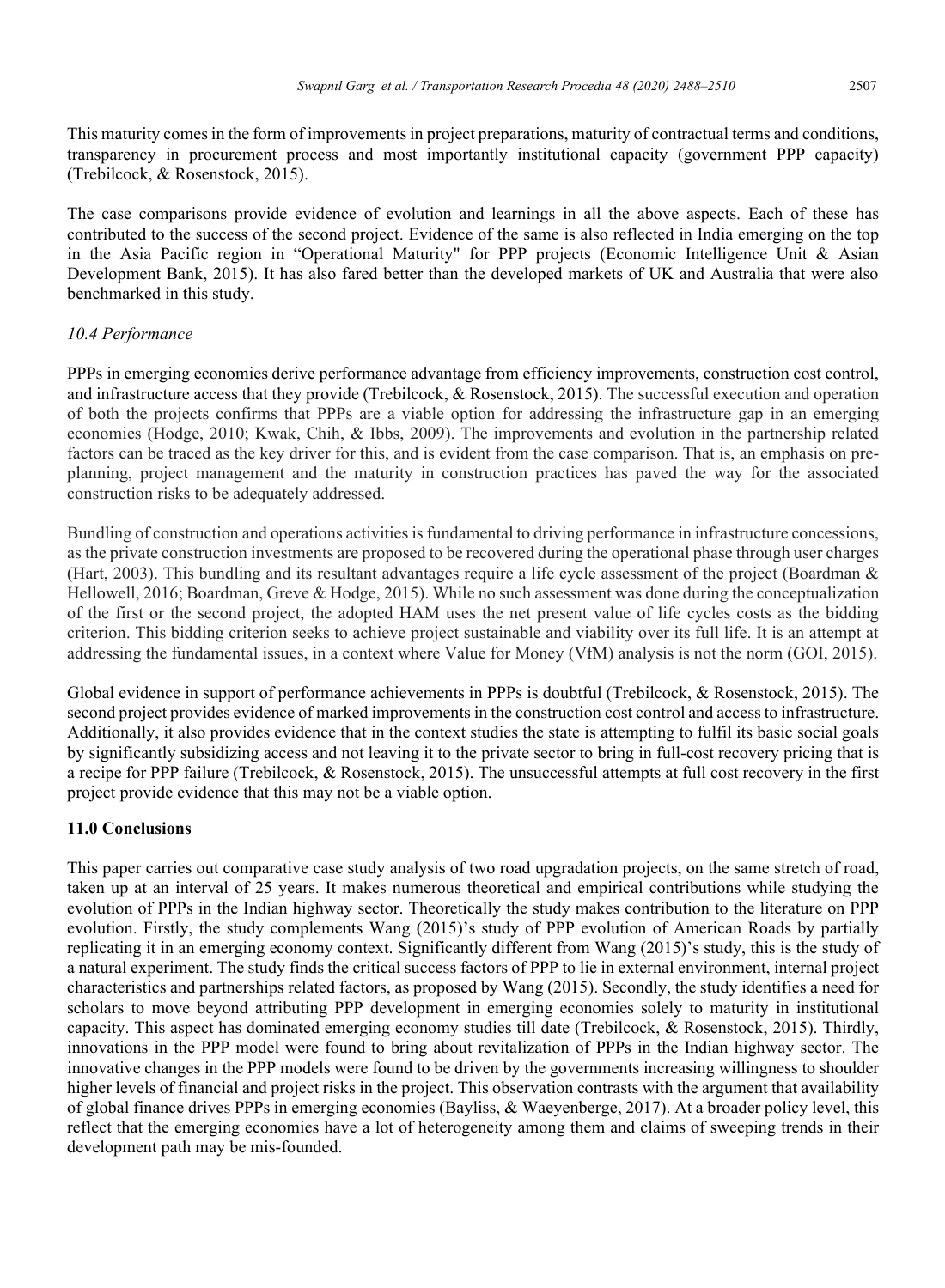At the methodological level, a natural experiment is studied employing comparative case analysis. With PPPs being a relatively recent phenomenon, few such contexts exist for study. This makes the contributions of this study to the PPP literature salient. The methodology used enables tracking of changes over time, which is a "major strength of case studies-which are not limited to cross-sectional or static assessments of a particular situation" (Yin, 2013, p. 113). The cases chosen for the study were unique as they mark the two extreme points of one of the most successful transport PPP programs in the world. One evolved into the first PPP project in the country, while the second captures the essence of recent policy developments. Hence, the context studied is an ideal one for study of evolutionary developments.

The study suffers from the standard case study limitations. The sample size is two. As a study of evolution this may not be a major concern, however the findings of the study may lack generalization. Further research is required to subject the findings to large sample tests, and study how institutional maturity, global finance, and PPP model changes simultaneously and independently impact PPP success across sectors and nations. The second key limitation of the study is the focus on a small road project. PPP projects in the road sectors are generally high valued projects -- the average cost of highway PPPs presented in Figure 1 is  $\bar{\tau}$  6 Billion compared to the second project's cost of  $\bar{\tau}$  700 million. Hence, the project specific findings may not be generalizable to large projects. It is duly recognized that the study could have possibly missed out issues relating to complexity and size in large projects. However, considering that the projects studied have had national repercussions, their small size may not be a big concern from the policy perspective.

## **References**

- Ahluwalia, M. S. (2002). Economic reforms in India since 1991: Has gradualism worked? The *Journal of Economic Perspectives*, 16(3), 67-88.
- Bayliss, K., & Van Waeyenberge, E. (2017). Unpacking the Public Private Partnership Revival. *The Journal of Development Studies*, 1-17.
- Boardman, A. E., Greve, C., & Hodge, G. A. (2015). Comparative Analyses of Infrastructure Public-Private Partnerships. *Journal of Comparative Policy Analysis: Research and Practice.* Volume 17, 2015 - Issue 5
- Boardman, A., & Hellowell, M. (2016). A Comparative Analysis and Evaluation of Specialist PPP Units' Methodologies for Conducting Value for Money Appraisals. *Journal of Comparative Policy Analysis: Research and Practice*, 1-16.
- CARE (2016) Hybrid annuity Projects- Risk mitigations for stakeholders. Ratings document. www.careratings.com/upload/NewsFiles/SplAnalysis/Hybrid%20Annuity.pdf(Retrieved on May 21st 2017)
- CRISIL (2016) of new roads and old pains. Web conference Presentation. CRISIL A S&P Global company. www.crisil.com/Of-new-roads-and-old-pain/report/new-road-old-pain.pdf (Retrieved on May 21st 2017)
- Das, Kumud (September 20, 2012) Poor infra forcing firms to desert 'Detroit of India'. Times of India, Indore http://timesofindia.indiatimes.com/city/indore/Poor-infra-forcing-firms-to-desert-Detroit-of-India/articleshow/16474893.cms
- Datta, A. (2009). Public-private partnerships in India: a case for reform? *Economic and political Weekly*, 73-78.
- Davidson, J. S. (2010). Driving growth: Regulatory reform and expressways in Indonesia. *Regulation & Governance*, 4(4), 465-484.
- Dunning, T. (2012). *Natural experiments in the social sciences: A design-based approach*. Cambridge University Press.
- Economist (2012, December 15). Infrastructure in India: RIPPP. The Economist. Retrieved from http://www.economist.com/news/finance-and-economics/21568397-indias-love-affair-public-privatepartnerships-faces-stern-test-rippp . Retrieved 30th September'2015
- Economist Intelligence Unit & Asian Development Bank (2014). Evaluating the environment for public–private partnerships in Asia-Pacific: *The 2014 Infrascope*. Manila: The Economist Intelligence Unit and Asian Development Bank
- Garg,S & Garg, S (in press) Rethinking Public-private Partnerships: An unbundling approach. *Transport Research Proceedia* (in advance).
- George, A. L. (1979). Case studies and theory development: The method of structured, focused comparison. In P. G. Lauren (Ed.), *Diplomacy: New approaches in history, theory, and policy* (pp. 43-68). New York: Free Press
- Gerring, J. (2004). What is a case study and what is it good for? *American political science review*, 98(02), 341-354.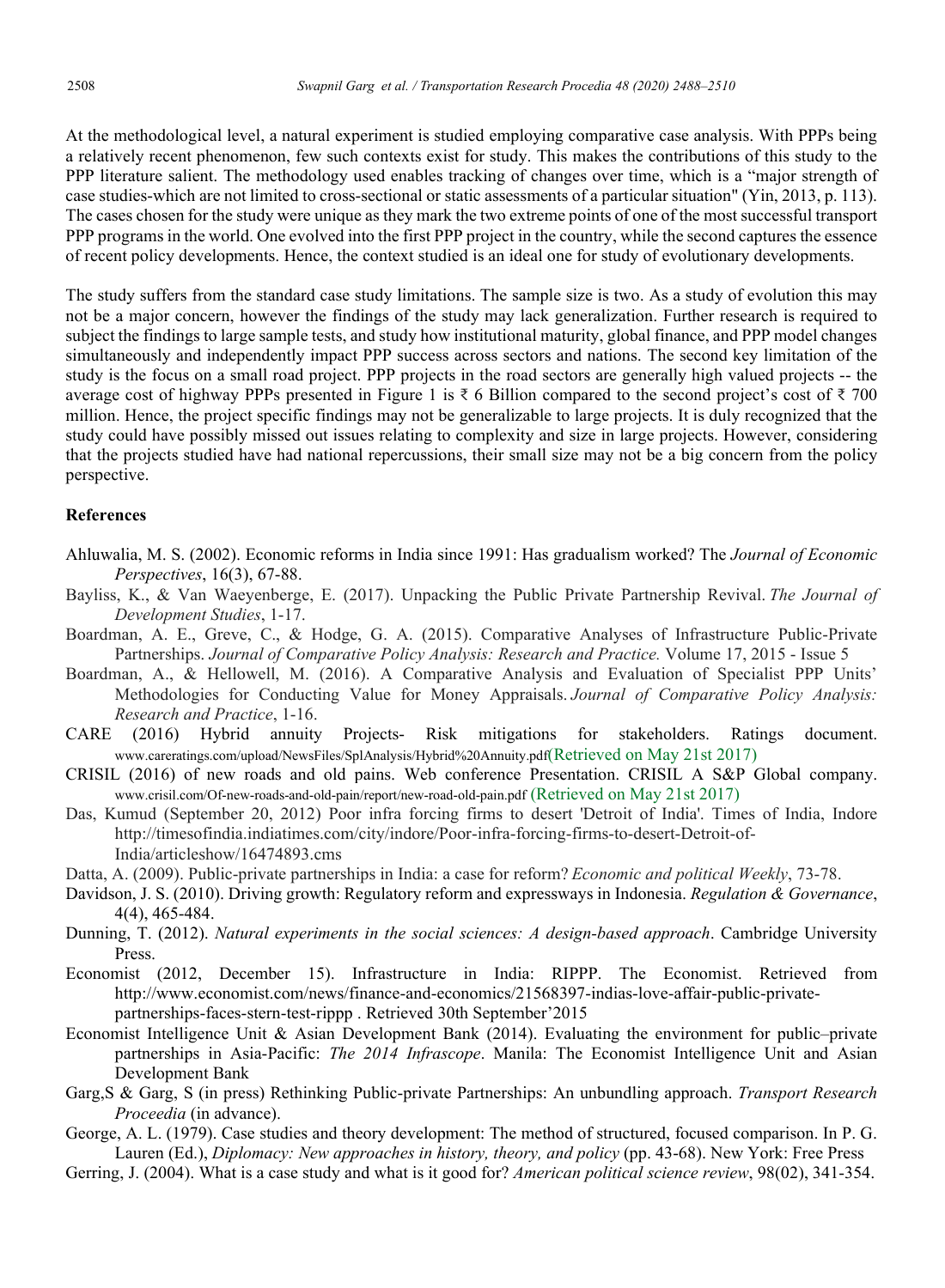- van Gestel, N., Koppenjan, J., Schrijver, I., van de Ven, A., & Veeneman, W. (2008). Managing public values in public-private networks: A comparative study of innovative public infrastructure projects. *Public Money and Management*, 28(3), 139-145.
- Ghoshal, S., & Moran, P. (1996). Bad for practice: A critique of the transaction cost theory. *Academy of management Review*, 21(1), 13-47.
- GOI (November, 2015) *Report of the committee on revisiting and revitalizing public private partnerships model of infrastructure*. Department of Economic Affairs, Ministry of Finance. (Popularly recognized as the Kelkar Committee report). Government of India.
- Greve, C., & Hodge, G. (Eds.). (2013). *Rethinking public-private partnerships: Strategies for turbulent times*. Routledge.
- Grimsey, D., & Lewis, M. K. (2002). Evaluating the risks of public private partnerships for infrastructure projects*. International Journal of Project Management*, 20(2), 107-118.
- Hart, O. (2003). Incomplete contracts and public ownership: Remarks, and an application to public private partnerships. *The Economic Journal*, 113, C69–C76. doi:10.1111/1468-0297.00119
- Hodge, G. (2010). Reviewing Public-Private Partnerships. Some Thoughts on Evaluation of PPPs. *International Handbook on Public-Private Partnership*. Cheltenham, UK and Northampton, MA, USA: Edward Elgar.
- Hodge, G. A., Greve, C., & Boardman, A. E. (Eds.). (2010). *International Handbook on Public-Private Partnership*. Cheltenham, UK and Northampton, MA, USA: Edward Elgar.
- Kaarbo, J., & Beasley, R. K. (1999). A practical guide to the comparative case study method in political psychology*. Political Psychology*, 20(2), 369-391.
- Klijn, E. H., & Teisman, G. R. (2003). Institutional and strategic barriers to public—private partnership: An analysis of Dutch cases. *Public Money and Management*, 23(3), 137-146.
- Klijn, E. H., Edelenbos, J., Kort, M., & van Twist, M. (2008). Facing management choices: an analysis of managerial choices in 18 complex environmental public—private partnership projects. *International Review of Administrative Sciences*, 74(2), 251-282.
- Klijn,E.H (2010) Public-private partnerships: deciphering meaning, message and phenomenon. *International Handbook on Public-Private Partnerships*, Cheltenham, UK and Northampton, MA, USA: Edward Elgar, 68- 80.
- Koppenjan, J.F.M., 2005. The formation of public-private partnerships: Lessons from nine transport infrastructure projects in the Netherlands. *Public Administration*. 83, 135–157.
- Kwak, Y. H., Chih, Y., & Ibbs, C. W. (2009). Towards a comprehensive understanding of public private partnerships for infrastructure development. *California Management Review*, 51(2), 51-78.
- Liu, T., Wang, Y., & Wilkinson, S. (2016). Identifying critical factors affecting the effectiveness and efficiency of tendering processes in Public–Private Partnerships (PPPs): A comparative analysis of Australia and China. *International Journal of Project Management*, 34(4), 701-716.
- Mahalingam, A., Devkar, G. A., & Kalidindi, S. N. (2011). A comparative analysis of public-private partnership (PPP) coordination agencies in India: What works and what doesn't. *Public works management & Policy*, 16(4), 341- 372.
- Matos-Castan˜ o, J., Mahalingam, A., & Dewulf, G. (2014). Unpacking the path-dependent process of institutional change for PPPs. *Australian Journal of Public Administration*, 73(1), 47–66.
- Mu, R., de Jong, M., & ten Heuvelhof, E. (2010). A typology of strategic behaviour in PPPs for expressways: lessons from China and implications for Europe. *European Journal of Transport and Infrastructure Research* , 10(1), 42-62.
- NHAI (2015) Annual report for the Year 2015. National Highway Authority of Indian, Government of India.
- Parker, D., & Figueira, C. (2010). PPPs in Developed and Developing Economies: What Lessons can be Learned? *Chapter 23, International Handbook on Public-Private Partnership*. Hodge, G. A., Greve, C., & Boardman, A. E. (Eds.). Cheltenham, UK and Northampton, MA, USA: Edward Elgar. .
- Pratap, K. V. (2015). User Fees and Political and Regulatory Risks in Indian Public–Private Partnerships. *Economic & Political Weekly*, 50(36), 25.
- Pratap, K.V. (2013b) Floundering Public-Private Partnerships. *Economic and Political Weekly*
- Pratap, K.V. (2013c) Delhi Airport Metro Fiasco. *Economic and Political Weekly* 48, no. 49: 19.
- Pratap, K.V. (2013a) Renegotiations in Long-term Infrastructure Contracts. *Economic and Political Weekly* (2013b)
- Puranam, P., & Vanneste, B. S. (2009). Trust and governance: Untangling a tangled web. *Academy of Management*